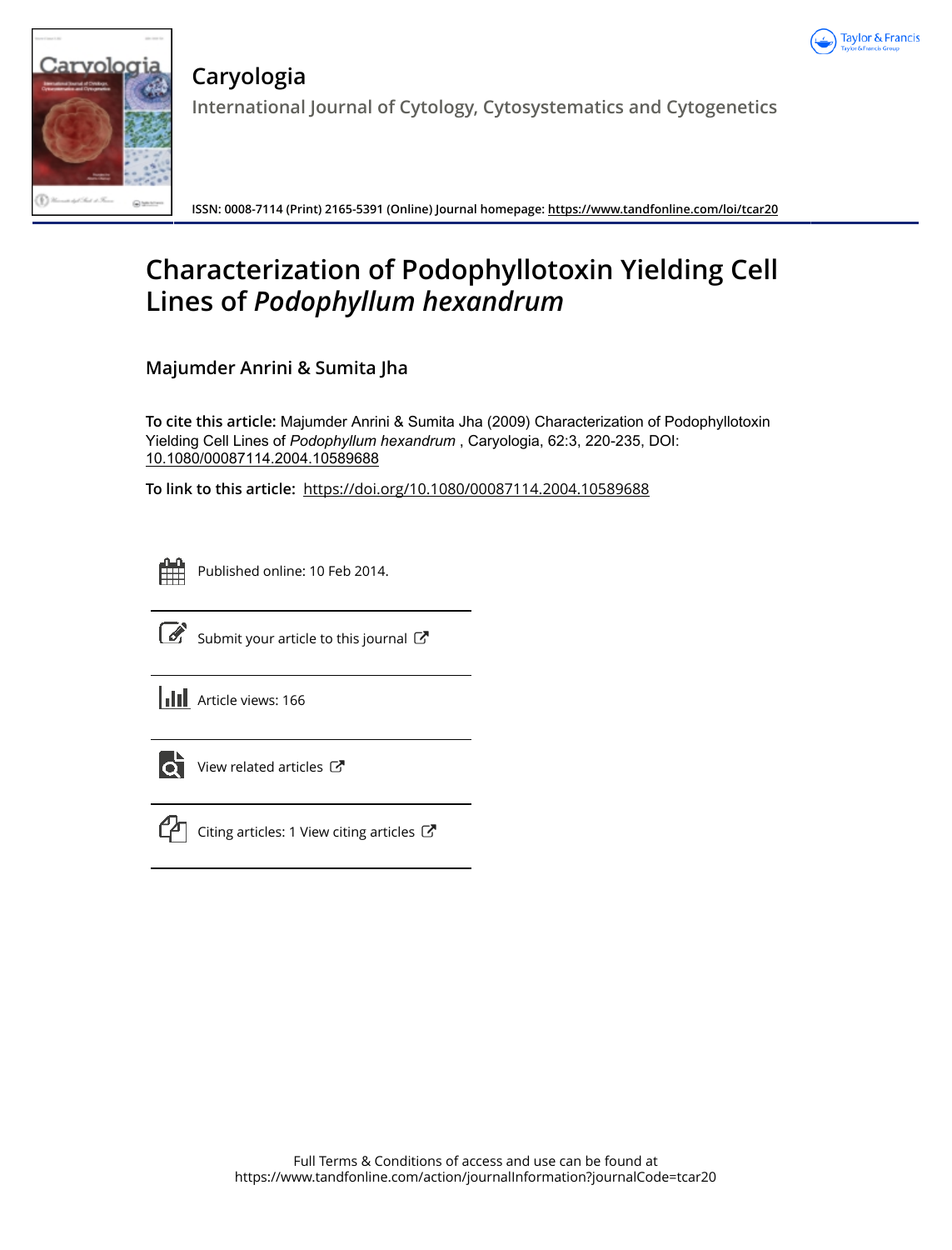# **Characterization of Podophyllotoxin Yielding Cell Lines of** *Podophyllum hexandrum*

MAJUMDER ANRINI and SUMITA JHA\*

Centre of Advanced Study in Cell and Chromosome Research, Department of Botany, University of Calcutta, 35 Ballygunge Circular Road, Kolkata 700019, India.

**Abstract —** Callus cultures of *Podophyllum hexandrum* were initiated and established from juvenile explants isolated from axenic seedlings and mature explants isolated from 1 year old plants on B5 basal medium (at half strength) and modified MS medium supplemented with growth regulators. For initiating cell lines, cell suspension cultures were established with selected callus lines in B5 basal medium supplemented with growth regulators and cell lines were established by cell plating technique. Eight cell lines (RC1, RC2, RC3, RC4, RC5, RC6, RC7 and ZE) maintained as callus stocks in the laboratory have been characterized and compared on the basis of growth rate, morphology, podophyllotoxin content, ploidy, karyotype analysis and RAPD analysis. Morphologically the cell lines were of six different types like globular and dark brown, friable with rough surface and light brown, compact and yellow, compact and creamish, compact and dark brown in colour and creamish and highly friable in nature. The cell lines had variable growth rates with line RC1 being the fastest growing line. The lines also differed in podophyllotoxin accumulating capacity; line RC4 accumulated the highest amount of podophyllotoxin in 4 years of analysis followed by line RC2. Chromosome analysis from 2 and 4 year old cultures revealed the lines displayed the presence of diploid, hypodiploid and hyperdiploid cells in varying frequencies. An assessment of karyomorphology of the cell lines (except cell line  $\overline{ZE}$ ) indicated that the chromosomes in general were long (16.0 to 5.33µm) with median to subterminal or terminal region primary constrictions. Cell lines RC3, RC6 and RC7 showed the presence of chromosomes with secondary constrictions. The observed polymorphic banding pattern of the cell lines obtained with eleven RAPD markers reflected the genomic variability present in the cell lines. Primers OPA 01, OPA 02, OPA 04, OPA 12 and OPX 01 generated unique bands in some of the cell lines viz. RC1, RC2 and RC6, indicating that cell lines of *P. hexandrum* can be characterized and identified on basis of RAPD markers.

**Key words:** cell lines, lignan, podophyllotoxin, *Podophyllum hexandrum,* RAPD.

#### **INTRODUCTION**

*Podophyllum hexandrum* Royle (Indian Podophyllum; Berberidaceae) is a commercial source of the highly valued lignan podophyllotoxin, which is used as a precursor for the synthesis of important antitumour drugs like etoposide (VP-16-213) and teniposide (VM-26), effective in the treatment of lung cancer, testicular cancer, a variety of leukemias and other solid tumours (IMBERT 1998). The worldwide demand for podophyllotoxin is steadily increasing. But the occurrence of the plant is limited due to its long juvenile phase and poor

fruit setting ability (Choudhary *et al.* 1998). Owing to its immense clinical importance new routes for total synthesis of podophyllotoxin have been discovered (Bush and Jones 1995; Berkowitz *et al*. 2000). But these are low yielding processes and not economically feasible. Thus isolation from plant source continues to be the only viable option (Canel *et al*. 2000). Due to reckless harvest from the wild there has been a steady decline in its natural population and the species has been declared as 'critically endangered' as per IUCN criteria (Airi *et al*. 1997; Samant *et al*. 1998). Thus biotechnological production of podophyllotoxin using plant cell cultures of *P. hexandrum* appears to be an attractive alternative.

There are very few reports on successful tissue culture of *P. hexandrum* which is a recalcitrant species *in vitro*. There is a single report on somat-

<sup>\*</sup>Corresponding author: phone: 91-33-2461-5445; fax: 91-33-2461-4849; e-mail: sjbot@caluniv.ac.in; sjha\_123@ yahoo.co.in.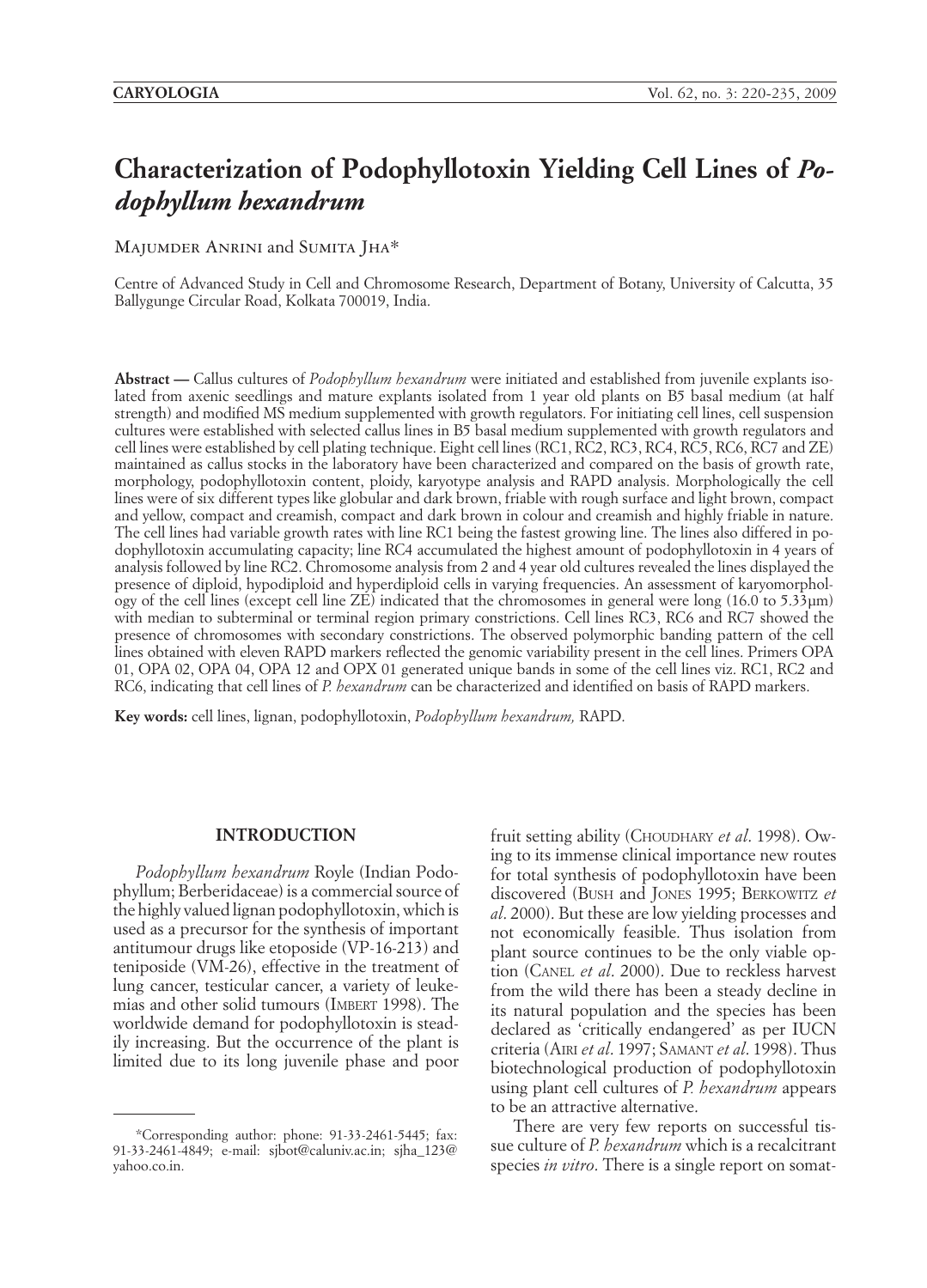ic embryogenesis in tissue culture of *P. hexandrum*  (Arumugam and Bhojwani 1990). Nadeem *et al*. (2000) reported *in vitro* propagation of this species via multiple shoot formation and subsequent rooting. Callus cultures of this species were first established by VAN UDEN *et al.* (1989). Since then several studies have been carried out for improvement of podophyllotoxin accumulation in callus and cell cultures of *P. hexandrum* with limited success (CHATTOPADHYAY *et al.* 2002a; 2003c).

Cell cultures are dynamic entities from which groups of cells having desirable characteristics can be selected. Selection of cell lines with suitable genetic, biochemical and physiological characteristics is a necessary prerequisite for sustainable production of economically important phytochemicals through plant cell cultures and subsequent scale up of cultures to the industrial level. Enhancement of secondary metabolite accumulation in plant cell cultures based on selection of cell lines with desirable characteristics is well documented (Eilert *et al*. 1987; Smith *et al*. 1987; Jha and Jha 1995; Jha *et al*. 1998; Mukherjee *et al*. 2000a; Ghosh *et al*. 2002b; Fürden *et al*. 2005). RAPD markers have been used to detect DNA polymorphism in callus tissues as well as to identify different callus tissues and cell lines in some plant species (Mangolin *et al*. 2002; Laura *et al*. 2003). We have successfully initiated and maintained cell cultures of *P. hexandrum* for over 6 years in our laboratory (MAJUMDER 2008) which have been used in the present study. The podophyllotoxin yielding cell lines have been characterized and compared on the basis of growth rate, morphology, podophyllotoxin content, ploidy, karyotype analysis and RAPD analysis in the present study. Such a study is a prerequisite for identification of high podophyllotoxin containing cell lines in this medicinally important plant species.

## **MATERIALS AND METHODS**

*Initiation and establishment of cell lines of P. hexandrum* - Callus cultures of *P. hexandrum* were established from juvenile explants (isolated from axenic seedlings) and mature explants (isolated from 1 year old plants) on B5 basal medium (Gamborg *et al*. 1968) at half strength (half strength of respective macronutrients, micronutrients, vitamins, myoinositol, iron–EDTA; ½ B5 basal medium) and modified MS medium (Murashige and Skoog 1962) supplemented with growth regulators (MAJUMDER 2008). Cell suspension cultures were established with selected callus lines in B5 basal medium supplemented with growth regulators. Establishment and selection of cell lines were done by cell plating technique as reported earlier for *Coleus forskohlii* (Mukherjee *et al*. 2000a). With an aim of obtaining friable and fast growing cell lines with high podophyllotoxin synthesizing capacity selected cell lines were transferred onto different types of media *viz.* various basal media, modified media, variation of salts, sucrose concentration, supplemented with different growth regulators. Cultures were maintained in dark at 24±1 ºC with relative humidity of 55-60% and subcultured at 3 weeks interval. Eight cell lines (*viz.* RC1, RC2, RC3, RC4, RC5, RC6, RC7 and ZE) have been maintained for over 6 years as callus stocks on six different types of maintenance media (MS basal, modified MS and ½ B5 basal media supplemented with growth regulators) (Majumder 2008).

*Determination of growth -* To study growth of each cell line, samples were harvested at regular intervals, dried (48 hours, 45 ºC) and weighed. Growth index (GI) was expressed as the ratio of final and initial dry weights (DW) of the callus masses.

*Qualitative and quantitative analysis of podophyllotoxin content of the cell lines -* Podophyllotoxin was extracted from eight cell lines for 4 years following the method of Heyenga *et al*. (1990) with modification and analysed by HPLC using standard samples of podophyllotoxin (Sigma). Pieces of calli from each cell line were dried (48 hours, 45 ºC), weighed and powdered in a mortar and pestle. Powdered samples (~0.5g DW) were heated with dehydrated ethanol on water bath for 3 hours after which the ethanol phase was evaporated to dryness. The residue was redissolved in 1.0 ml analytical grade methanol and filtered (Sartotius filters, 0.22µm) prior to analysis. The HPLC system consisted of a Shimadzu Liquid Chromatograph (LC-10AD), a Shimadzu UV-VIS detector (SPD-10A), a Supelco hypersil ODS column (150 x 0.46 mm) and a Supelco guard column (Pelliguard<sup>TM</sup>) LC-18 kit with 2cm x 4.6mm cartridge. Isocratic elution was performed with acetonitrile/methanol/water (35:5:60, by volume) as the mobile phase, at a flow rate of 1ml min-1. Podophyllotoxin was detected at 260 nm. Determination of podophyllotoxin was done by comparison with a calibration graph. The relationship was found to be linear over ten measurements at different concentrations. For analysis at least 500mg of the cultured material was used and the method was quantitative and reproducible. Identification of podophyllotoxin was done by retention time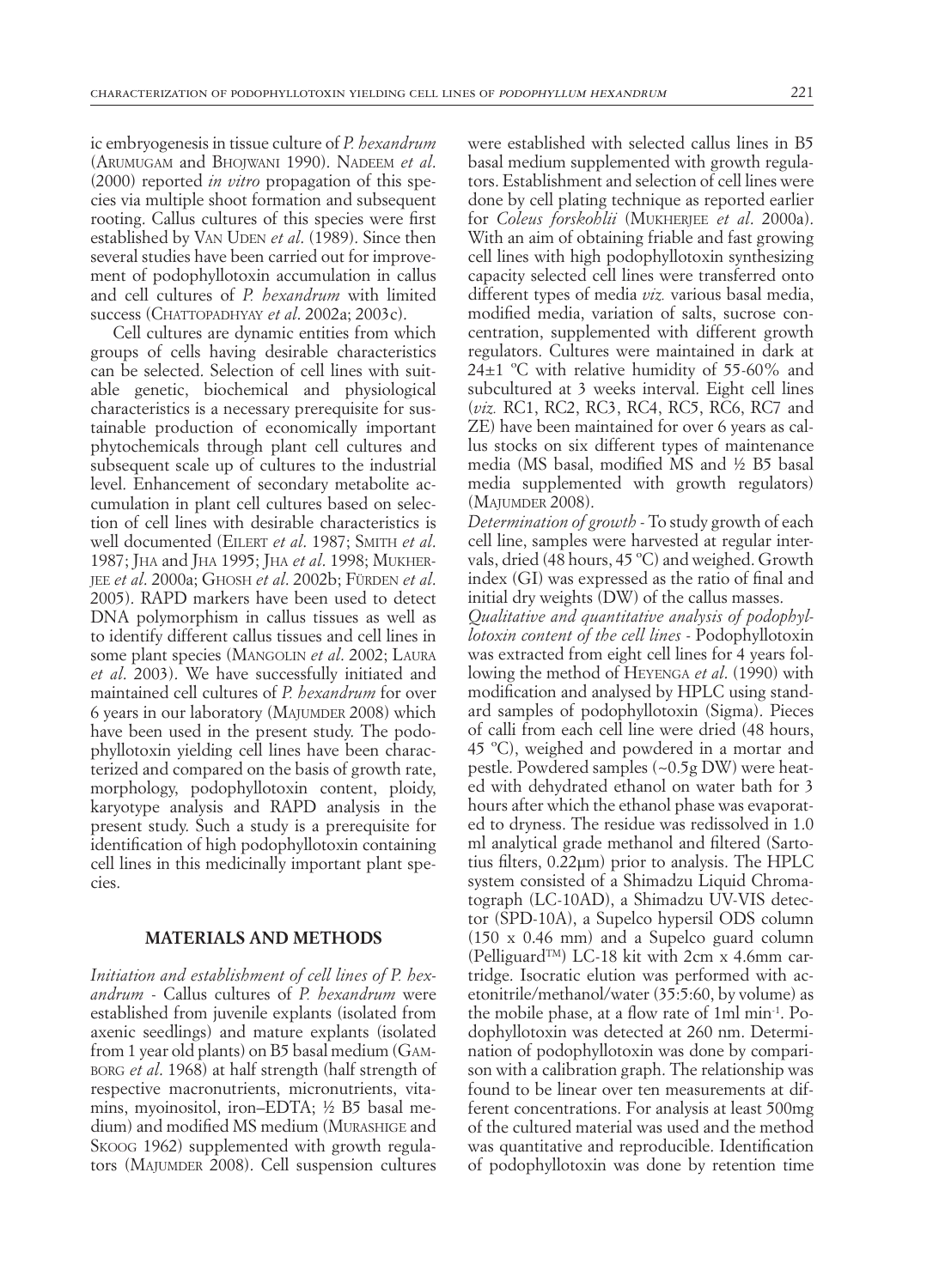(Jackson and Dewick 1984a). *Chromosome analysis -* Chromosome analysis of each cell line (from 2 and 4 year old cultures) was done following previously published methods (SIDDIQUE et al. 1990; ARUMUGAM and BHOJWANI 1994) with modification. To examine the cytological status of the cell lines, samples were pretreated in saturated solution of *para*-dichlorobenzene (10 ºC, 3½ hours), fixed in 1:3 acetic acid:ethanol (overnight), stained in 2% aceto-orcein and (N) HCl mixture (9:1) for one hour, squashed with 45% acetic acid and observed under a light microscope. The mitotic metaphase plates were photographed to prepare karyotypes from 1500X magnification, following the nomenclature of Levan *et al*. (1964). At least 75 metaphase plates were scored for each cell line.

*RAPD analysis -* DNA was isolated from 4 year old cell lines by cetyl trimethyl ammonium bromide (CTAB) based method developed originally by Doyle and Doyle (1987) with modification.

PCR was performed using 28 random decamer primers (Operon Kits A, Kits X; Operon Technologies Inc, Alameda, CA, USA). Reaction mixtures (25µl) contained 10X Taq DNA polymerase buffer [100 mM Tris (pH 9.0), 500 mM KCl,  $0.1\%$  gelatin],  $2.5 \text{mM}$  MgCl<sub>2</sub>,  $0.4 \text{mM}$  dNTP,  $25$ picomole single random primer, 1.5U Taq DNA polymerase (Bangalore Genei, India) and 50ng template DNA. PCR amplification was performed in an automated thermal cycler (DNA Engine, MJ Research, PTC 200, Peltier Thermal Cycler). PCR conditions were: initial denaturation for 1 minute at 94 ºC, 45 cycles of denaturation for 1 minute at 94 ºC, annealing at 34 ºC for 1 minute and an extension of 72 ºC for 2 minutes followed by a final extension at 72 ºC for 7 minutes. Amplification products were resolved by electrophoresis in 1.2% (w/v) agarose gels in 0.5X TBE buffer, stained with ethidium bromide solution for visualization and documented on gel doc (Vilber Lourmat; DP-001.FDC). PCR amplifications were repeated at least thrice for RAPD profiling and only reproducible, well-marked amplified fragments were counted. The molecular sizes of the amplification products were estimated using a DNA ladder (GeneRuler™ 100 bp Plus, Fermentas).

*Statistical analysis -* Data were analysed by analysis of variance (ANOVA) to detect significant differences between means (SOKAL and ROHLF 1987). Means differing significantly were compared using

the Duncan (1955) multiple range test (DMRT) at the 5% probability level. Variability around the mean was represented as  $\pm$  the standard error. RAPD data analysis was done using Numerical Taxonomy and Multivariate Analysis System (NT-SYSpc) software package (version 2.1).

### **RESULTS**

*Morphology and growth rate of eight cell lines* - Morphologically the cell lines were of six different types. Cell lines RC2, RC3 and RC7 were globular, dark brown in colour; line RC4 was friable with rough surface and light brown in colour; line ZE was compact and yellow while line RC1 was compact and creamish in colour. Line RC5 was compact and dark brown in colour and RC6 was highly friable and creamish (Fig. 1).

The cell lines showed variable growth rates. Growth rate in each cell line was high following initiation; however, growth rate of all cell lines decreased attaining a steady growth rate after 2 years of culture. Comparison of the growth rates of the eight 2 year old cell lines over a period of 35 days revealed that cell line RC1 had the highest growth rate while cell line RC4 was the slowest growing line (Fig. 2). All cell lines have maintained their growth rate on maintenance medium for last 5 years.

*Podophyllotoxin content of eight cell lines* - Analysis of eight cell lines after 2 years of initiation showed that podophyllotoxin content varied considerably (*P*≤0.05) between cell lines (0.15% - 0.45% on DW basis) (Fig. 3). There was a decrease in content in all the lines till fourth year of initiation (0.03% - 0.2% on DW basis) after which the cell lines showed stability in podophyllotoxin content. Among the eight cell lines, line RC4 accumulated the highest amount of podophyllotoxin followed by line RC2.

*Cytological analysis of the cell lines* - Eight cell lines were analysed cytologically after 2 and 4 years (Table 1, Fig. 4). In addition to the normal diploid cells  $(2n=12)$  in varying frequencies hyperdiploid cells (cells with more than 12 chromosomes) were predominant in different cell lines like RC1, RC3, RC4, RC5, RC6, ZE. Although there was no change in the cytological status of lines RC1, RC5, RC6 and ZE which remained predominantly hyperdiploid even after 4 years, in lines RC3 and RC4 there was an increase in the frequency of hypodiploid cells (cells with fewer than 12 chromosomes). Interestingly, 2 year old cell lines RC2 and RC7 showed presence of hy-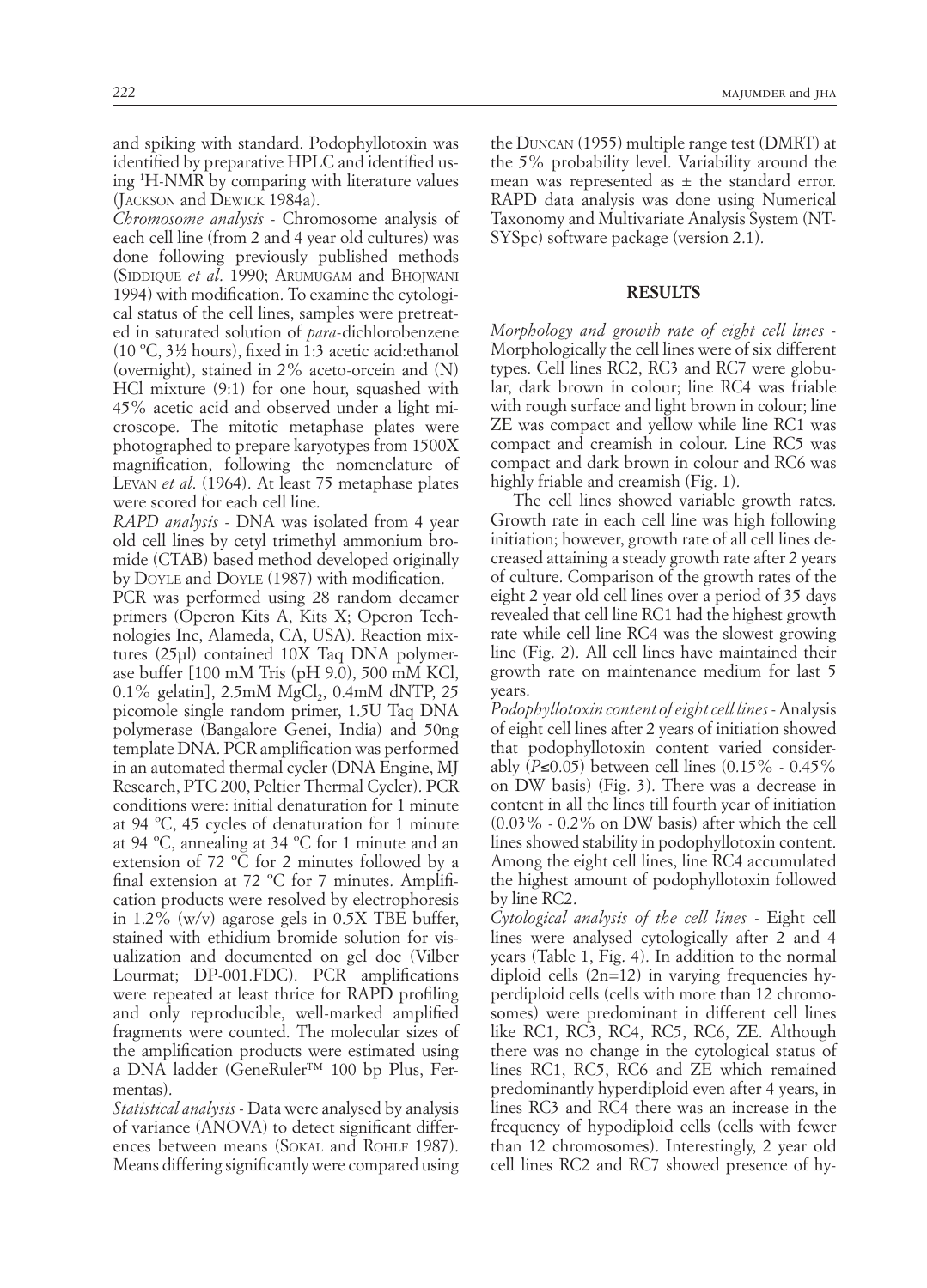

Fig. 1 — (a-h) - Six morphologically different types of cell lines. (a) Compact, creamish cell line RC1 (*Bar: 1.5mm*). (b,c) Globular, dark brown cell lines RC2, RC3 (*Bar: 1.5mm*). (d) Friable, light brown cell line RC4 (*Bar: 1.5mm*). (e) Compact, dark brown cell line RC5 (*Bar: 1.5mm*). (f) Highly friable, creamish cell line RC6 (*Bar: 1.5mm*). (g) Globular, dark brown cell line RC7 (*Bar: 1.5mm*). (h) Compact, yellow cell line ZE (*Bar: 1.5mm*).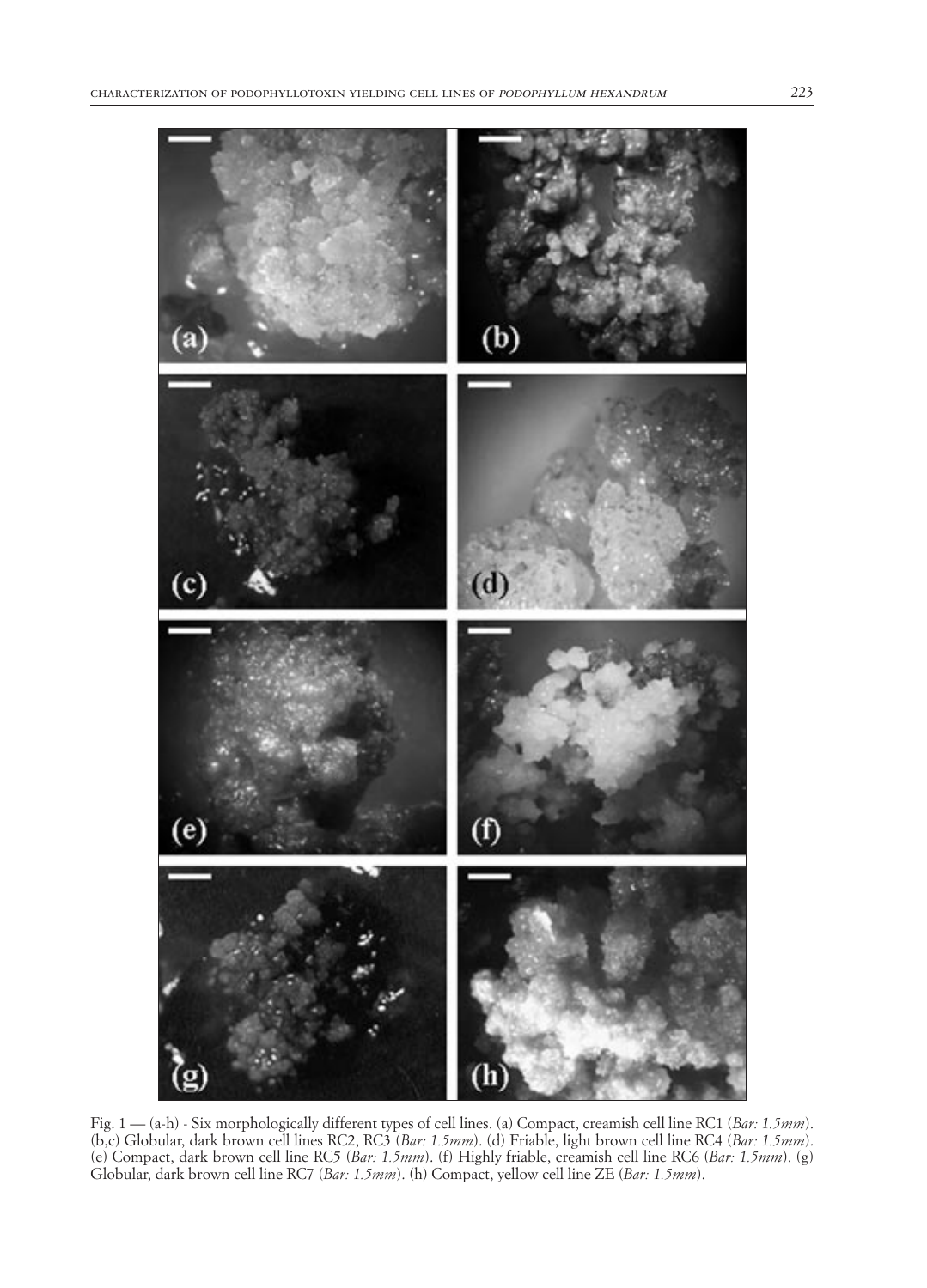

Fig. 2 — Comparative growth rates of eight 2 year old cell lines cultured in maintenance medium over a period of 35 days. All values are means  $\pm$  standard error of three independent experiments (n=30).



Fig. 3 — Podophyllotoxin content of eight cell lines. All values are means ± standard error of three independent experiments (n=30). Bars with different letters are significantly different from each other at *P*≤0.05 according to ANOVA and DMRT for each cell line.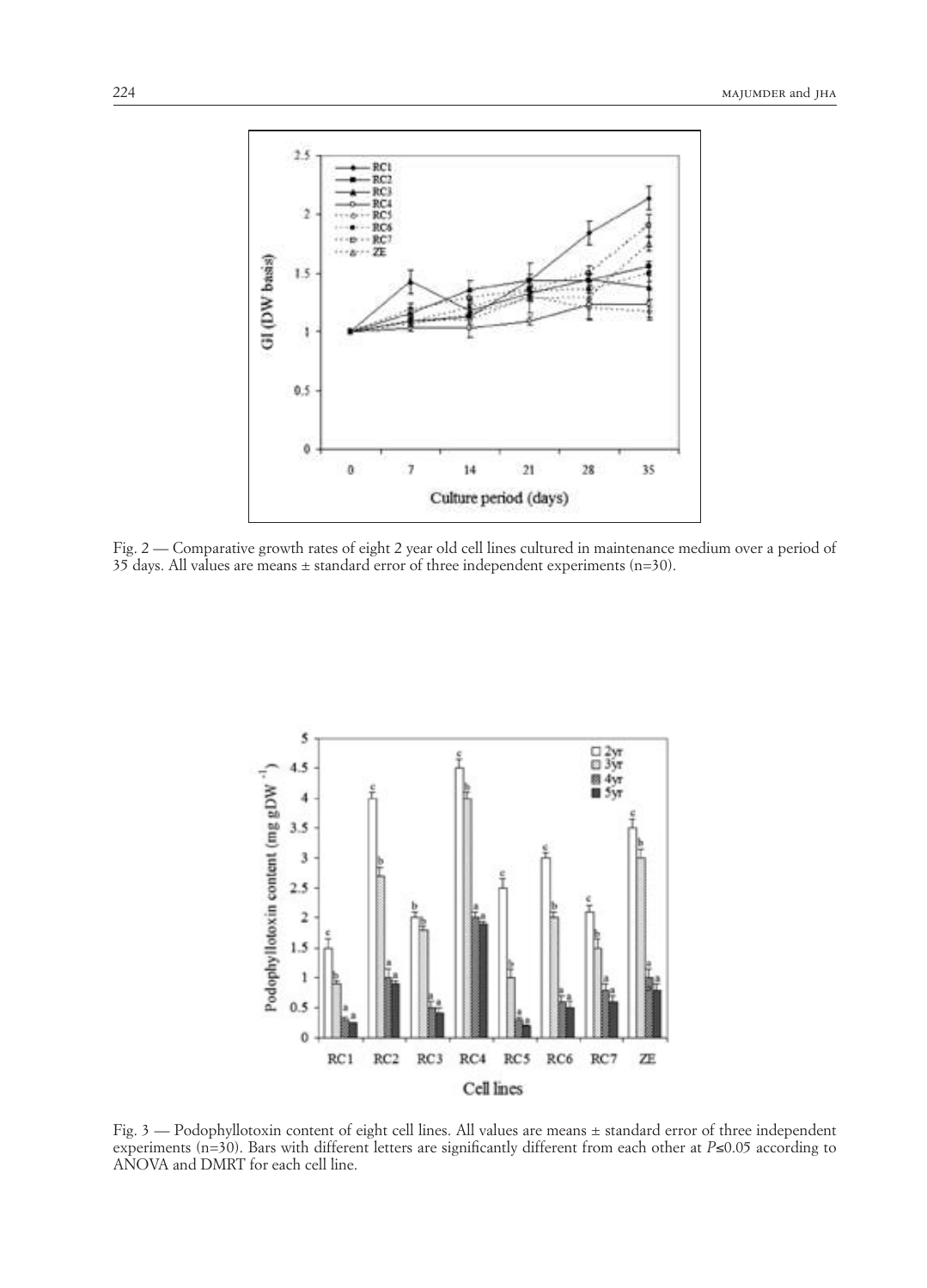

Fig. 4 — (a-f) - Metaphase plates from 2 and 4 year old cell lines. (a) Hypodiploid plate showing 9 chromosomes from 2 year old cell line RC4 (*Bar: 5µm*)*.* (b) Hypodiploid plate showing 10 chromosomes from 4 year old cell line RC4 (*Bar: 5µm*)*.* (c-d) Diploid plates showing 12 chromosomes from 2 year old cell lines (c) RC3 (d) RC4 (*Bar: 5µm*)*.* (e-f) Hyperdiploid plates from 2 year old cell lines (e) RC2 (f) RC4 ((*Bar: 5µm*)*.*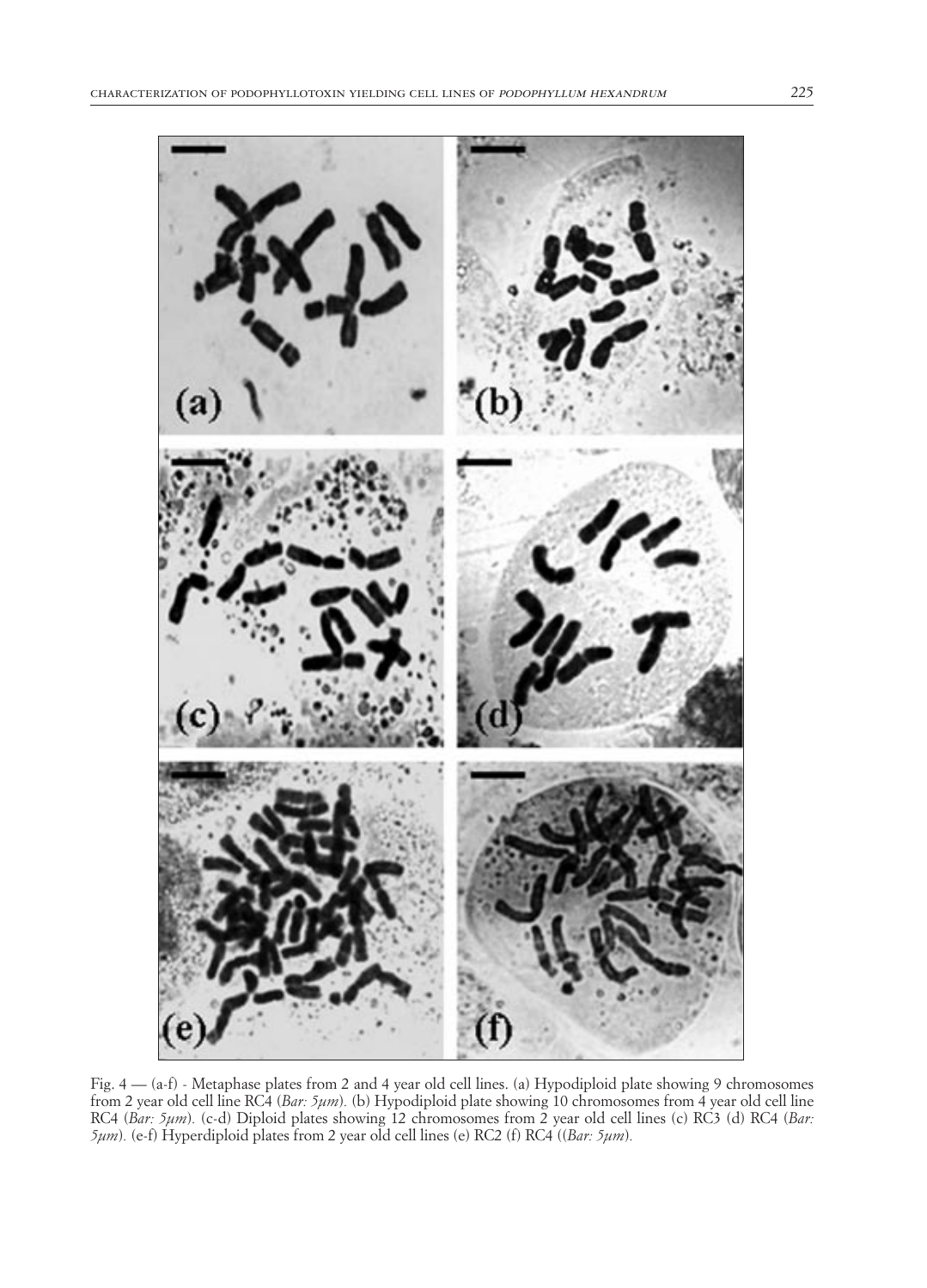| <b>Cell lines</b>          | Age (years)    | Frequency (%) of different ploidy levels |                |              |
|----------------------------|----------------|------------------------------------------|----------------|--------------|
|                            |                | Hypodiploid                              | Diploid        | Hyperdiploid |
|                            |                | (< 2n)                                   | (2n)           | (>2n)        |
| RC1                        | $\overline{2}$ | 3                                        | $\mathfrak{D}$ | 95           |
|                            | 4              | 5                                        | 3              | 92           |
| RC2                        |                | 65                                       | 12             | 23           |
|                            | 4              | 30                                       | 17             | 53           |
| RC3                        |                | 10                                       | 10             | 80           |
|                            | 4              | 57                                       | 30             | 13           |
| RC4                        | 2              | 29                                       | 10             | 61           |
|                            |                | 47                                       | 17             | 36           |
| RC5                        |                | 37                                       | 25             | 38           |
|                            |                | 33                                       | 27             | 40           |
| RC <sub>6</sub>            |                | 35                                       |                | 62           |
|                            |                | 32                                       |                | 64           |
| RC7                        | 2              | 53                                       | 13             | 34           |
|                            |                | 26                                       | 8              | 66           |
| $\ensuremath{\mathsf{ZE}}$ | $\mathfrak{D}$ | 3                                        |                | 94           |
|                            |                | $\overline{2}$                           |                | 97           |

TABLE  $1$  — Cytological status of eight cell lines (2 and 4 year old cultures)<sup>a</sup>.

<sup>a</sup>*P. hexandrum*: diploid with 2n=12

Data based on an average of 75 metaphase plates per cell line.

podiploid cells in high frequency, which were rapidly eliminated in 4 year old cultures with simultaneous increase in the frequency of hyperdiploid cells. Chromosome number counts of hypodiploid cells revealed that cells with 9 and 10 chromosomes were of most frequent occurrence in the different cell lines (40-55%). Chromosome numbers in other hypodiploid cells ranged from 5 to 11. With regard to hyperdiploids, in a few cases the exact chromosome number could not be resolved. To avoid any error in presentation, all such cells with high chromosome numbers have been classed under hyperdiploids.

*Structural variations in chromosomes* - An assessment of the karyomorphology of the cell lines also revealed structural chromosomal variations among the cell lines. Studies on chromosome complement (from actively dividing root tip cells obtained from germinating seeds) by SIDDIQUE *et al*. (1990) revealed that the 12 chromosomes could be grouped into six duplets on the basis of overall length, centromeric position and details of NOR (nucleolar organizing region). The haploid set comprised of one metacentric, three sub-metacentric and two acrocentric chromosomes, with the metacentric chromosomes being the longest and the acrocentric ones being the smallest in the complement; four chromosomes had secondary constrictions. The normal karyotype of *P. hexandrum* (from root tip squashes

of germinated zygotic embryos) as reported by Arumugam and Bhojwani (1994), also comprised of six homologous pairs with two median, six sub-median and four sub-telocentric chromosomes including two pairs with secondary constrictions. Since the present study involved analysis of chromosomes from callus cultures only, an accurate description of karyotype of all hyperdiploid or hypodiploid cells was not possible. Karyotype analysis of diploid cells of each cell line except ZE has been presented in Table 2. Chromosomes in general were long (16.0 to 5.33µm) as reported earlier by SIDDIQUE *et al.* (1990) with median to sub-terminal or terminal region primary constrictions (Fig. 5). In addition to median, sub-median (in all lines analysed) and sub-terminal chromosomes (in lines RC1, RC2, RC4, RC5 and RC6) as reported earlier, the cell lines analysed also showed the presence of chromosomes with constrictions in the median region (lines RC1, RC2, RC3, RC4 and RC6) and terminal region (lines RC1, RC2, RC4, RC6 and RC7). Thus cell lines RC1, RC2, RC4 and RC6 were similar in having median, submedian, subterminal chromosomes alongwith chromosomes with constrictions in the median and terminal regions. In contrast to earlier reports, cell line RC3 lacked any sub-terminal chromosome or chromosome with terminal region constriction. In conformity with previous results by SIDDIQUE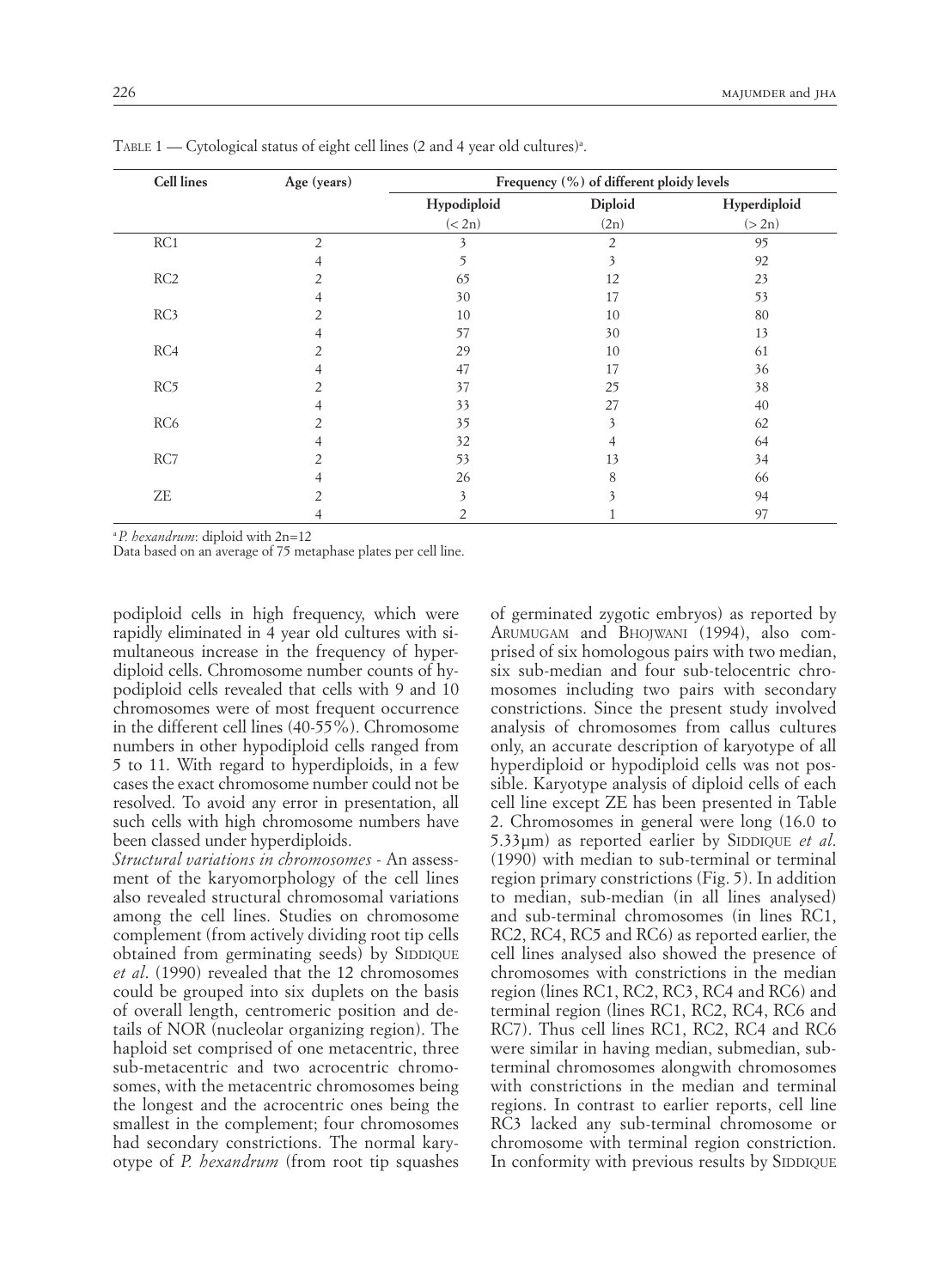

Fig. 5 — (a-g) **-** Karyotypes of different cell lines (a) RC1 (b) RC2 (c) RC3 (d) RC4 (e) RC5 (f) RC6 (g) RC7. Chromosomes with secondary constrictions are underlined.

*et al*. (1990), in all cell lines excluding line RC6, median chromosomes were the longest in the complement wherese in line RC6 chromosomes with constrictions in the median region were the longest. Also, in cell lines RC1, RC2, RC4, RC5 and RC6 sub-terminal chromosomes were the smallest in the complement as reported earlier (SIDDIQUE et al. 1990). Cell lines RC1, RC2 and RC5 had two unpaired chromosomes each. In line RC1, one unpaired chromosome was extremely unusual with two constrictions, both sub-median, at opposite ends of a very small

TABLE  $2$  — Karyotype of diploid metaphase plates (2n=12) from 2 year old cell lines.

| Cell line                          | Karyotype                  |  |
|------------------------------------|----------------------------|--|
| P. hexandrum root tip <sup>a</sup> | $1M*+1M+1sm*+5sm+2st+2st*$ |  |
| RC1                                | $4M+1m+4sm+1st+2t$         |  |
| RC <sub>2</sub>                    | $2M+2m+4sm+3st+1t$         |  |
| RC3                                | $2M+2m+6sm+2sm*$           |  |
| RC <sub>4</sub>                    | $2M+2m+4sm+2st+2t$         |  |
| RC5                                | $4M+5sm+3st$               |  |
| RC6                                | $2M+2m*+4sm+2st+2t$        |  |
| RC7                                | $4M+4sm+2sm*+2t$           |  |
| .                                  |                            |  |

a SIDDIQUE *et al.* (1990)

M, median chromosome; m, median region chromosome; sm, sub-median region chromosome; st, sub-terminal region chromosome; t, terminal region chromosome (according to LEVAN et al. 1964). Chromosomes with secondary constrictions are marked with an asterisk.

middle arm. Such an unusual chromosome has not been reported earlier in *P. hexandrum*. The other unpaired chromosome was sub-terminal. In line RC2, one unpaired chromosome was sub-terminal and the other one with constriction in the terminal region, whereas in line RC5, one unpaired chromosome was sub-median and the other one sub-terminal in nature. Among all the cell lines studied, lines RC3, RC6 and RC7 showed the presence of a pair of chromosomes each with secondary constrictions. In lines RC3 and RC7, the secondary constrictions were in the long arms of sub-median chromosomes, while in line RC6, the short arms of chromosomes with median region primary constrictions had the secondary constrictions (Fig. 5). Previous reports by SIDDIQUE et al. (1990) indicated that out of four chromosomes possessing secondary constrictions, two were meta-/sub-metacentrics with secondary constrictions in the short arms whereas the remaining two were acrocentrics with secondary constrictions in the long arms. *RAPD analysis -* Isolation of genomic DNA from callus tissues was difficult. After several tedious trials with different DNA extraction protocols (Dellaporta *et al*. 1983; Bousquet *et al*. 1990; Mangolin *et al*. 2002) DNA was finally extracted from fresh callus tissues (4 years old) by cetyl trimethyl ammonium bromide (CTAB) based method. The yield of DNA in the eight cell lines ranged from 800-2900µg ml<sup>-1</sup> for 1g callus tissue with  $A_{260}/A_{280}$ ratio varying from 1.79-1.92, indicating that the DNA samples were relatively pure.

Initially 28 primers were screened for amplification using 8 DNA samples. Out of 28 primers 17 primers failed to produce amplification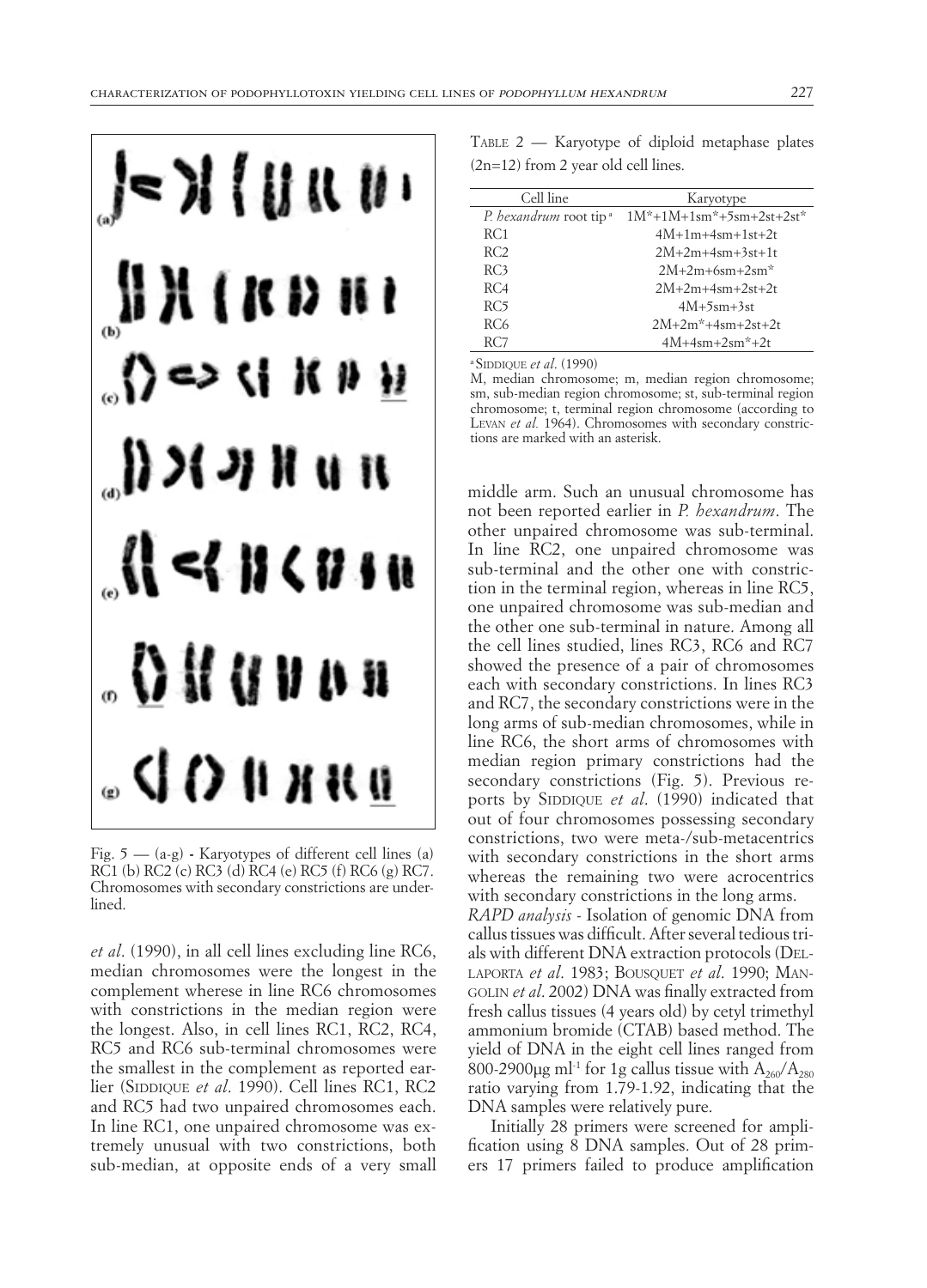products or gave weak fragments. The remaining 11 primers produced clear intense bands. These were chosen for variability analysis based on the quantity of their amplified fragments and their polymorphism. The amplified products using 11 primers namely OPA 01, OPA 02, OPA 03, OPA 04, OPA 09, OPA 10, OPA 12, OPA 16, OPX 01, OPX 02 and OPX 04 were separated in agarose gels (Fig. 6). The data generated using these primers were analysed for similarity or variability studies. 11 primers gave rise to 445 products with an average of 40.5 products out of which 52 bands were scored for polymorphic analysis in total with an average of 7.1 bands per primer, the minimum being 4 bands for the primers OPA 03 and OPA 09 and the maximum being 12 bands for the primer OPX 02 (Table 3). An average level of 64.7% polymorphism (25% for OPA 09 to 90% for OPX 01) was observed. The approximate size of the largest fragment was 2.5kb (OPA 02 and

OPX 04) whereas the smallest recognizable fragment was 0.3kb in size (OPA 04).

Primer OPX 01 produced three bands of lengths 1000bp, 950bp and 900bp in the lines RC2, RC3, RC4, RC5, RC6, RC7 and ZE; but these three bands were totally absent in line RC1, which instead showed the presence of a unique band of 850bp. Primer OPX 02 generated two bands (1500bp and 1000bp) in the seven lines RC2, RC3, RC4, RC5, RC6, RC7 and ZE which could not be detected in line RC1 which has been a consistently low yielding line in 2-5 years of analysis. Primer OPA 04 was able to generate two amplification products (1350bp and 300bp) which were present in lines RC2 and RC1 respectively. Primer OPA 02 generated one amplification product (2500bp) that was unique to line RC2. Primer OPA 01 produced 2 fragments (2000bp and 1550bp) which were unique to line RC2 whereas primer OPA 12 produced one unique product (900bp) in line RC6.



Fig. 6 — (a-b) - RAPD profiles of 8 different cell lines generated by primers (a) OPA 01 (b) OPA 16. Lanes 1-8: cell lines RC1-ZE. Lane M: molecular marker (GeneRuler™ 100 bp Plus, Fermentas). Positions of unique bands are indicated by *arrows*.

 $TABLE 3$  — List of primers producing polymorphic bands in the cell lines.

| Primer            | Sequence $5' \rightarrow 3'$ | No. of bands produced | No. of polymorphic bands |
|-------------------|------------------------------|-----------------------|--------------------------|
| OPA <sub>01</sub> | CAGGCCCTTC                   | 6                     |                          |
| OPA <sub>02</sub> | TGCCGAGCTG                   |                       |                          |
| OPA <sub>03</sub> | AGTCAGCCAC                   |                       |                          |
| OPA <sub>04</sub> | AATCGGGCTG                   | 8                     |                          |
| OPA <sub>09</sub> | GGGTAACGCC                   |                       |                          |
| OPA10             | <b>GTGATCGCAG</b>            |                       |                          |
| OPA12             | <b>TCGGCGATAG</b>            | $\big($               |                          |
| OPA 16            | AGCCAGCGAA                   | 6                     |                          |
| OPX <sub>01</sub> | CTGGGCACGA                   | 10                    | q                        |
| OPX02             | <b>TTCCGCCACC</b>            | 12                    | 8                        |
| OPX <sub>04</sub> | CCGCTACCGA                   | 10                    |                          |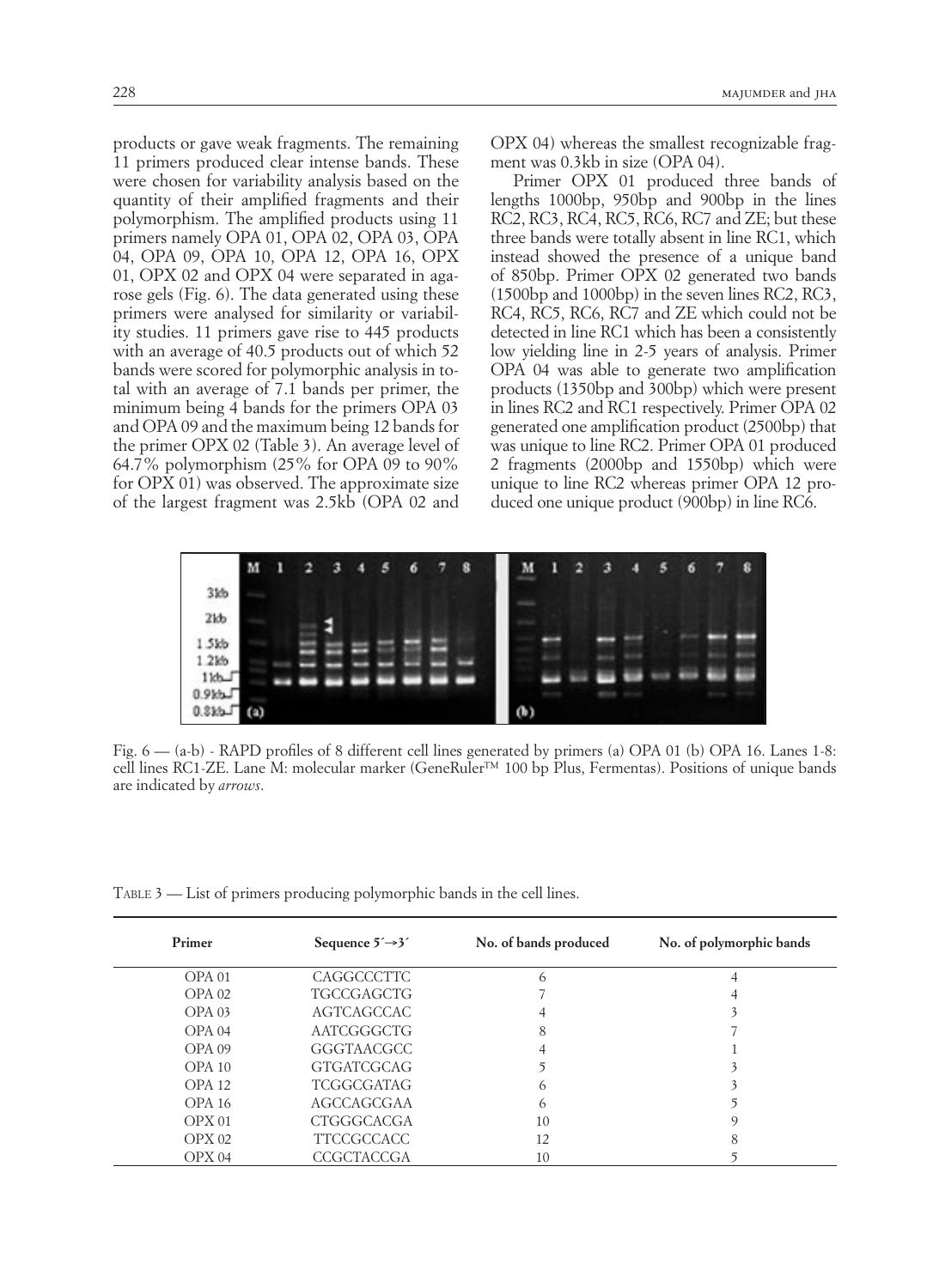To assess genetic similarity or distance in eight cell lines tested, similarity matrix was calculated based on Jaccard's Similarity Coefficient. A dendogram (Fig. 7) was generated following cluster analysis with pairwise distance between the cell lines under study using NTSYSpc software with UPGMA algorithm. The genetic distance ranged from 0.6 to 1.85. Among the lines, line RC3 was closely related to line RC7 (least genetic distance of 0.6) and maximum distance (1.85) between line RC1 and RC3, RC7 revealed that they have least genetic similarity. Three distinct clusters could be identified. Lines RC3 and RC7 were clustered with RC5, RC4, ZE and RC6 forming the first cluster. Line RC2 was distantly related with this cluster with a distance coefficient of 1.48 and line RC1 formed the third cluster with a distance coefficient of 1.85 with the rest.

As the purpose was to characterize cell lines on the basis of limited number of primers used in the present study, the cell lines can be identified on the basis of unique bands produced by primers as follows (Table 4).

#### **DISCUSSION**

*Correlation between morphology, growth and podophyllotoxin content of the cell lines* - A great deal of heterogeneity was noted in the cell lines of *P. hexandrum* in terms of morphology, growth rate and podophyllotoxin content. Selection and maintenance of fast growing cell lines capable of accumulating high levels of podophyllotoxin would not only solve the limitation in the supply of this potent antineoplastic lignan presently needed for clinical use, but will also help conserve the large number of *P. hexandrum* plants that need to be harvested in order to isolate the compound. Also, the availability of fast growing cell lines is a key factor in scale up operations. In the present study, the eight cell lines differed substantially in their biosynthetic capacities. Similar variation in secondary metabolite synthesizing capacity has been noted among cell lines of *Catharanthus roseus, Taxus canadensis*, *T. cuspidata, T. wallichiana*, *Coleus forskohlii* (HALL and YEOMAN 1987; JHA and Jha 1995; Ketchum and Gibson 1996; Mukherjee *et al*. 2000a; Ghosh *et al*. 2002b). In our study, cell lines which showed high productivity following their initiation were characterized by gradual de-

 $T$ ABLE  $4$  — Primers producing unique bands in the cell lines

|                 | Cell line Primer number | Size of unique band (bp) |
|-----------------|-------------------------|--------------------------|
| RC <sub>1</sub> | OPA <sub>04</sub>       | 300                      |
| RC1             | OPX <sub>01</sub>       | 850                      |
| RC <sub>2</sub> | OPA <sub>01</sub>       | 2000, 1550               |
| RC <sub>2</sub> | $OPA$ 02                | 2500                     |
| RC <sub>2</sub> | OPA <sub>04</sub>       | 1350                     |
| RC <sub>6</sub> | <b>OPA 12</b>           | 900                      |



Fig. 7 — Dendogram showing relationship among eight different cell lines of *P. hexandrum* generated by cluster analysis of RAPD profiles obtained with 11 decamer primers.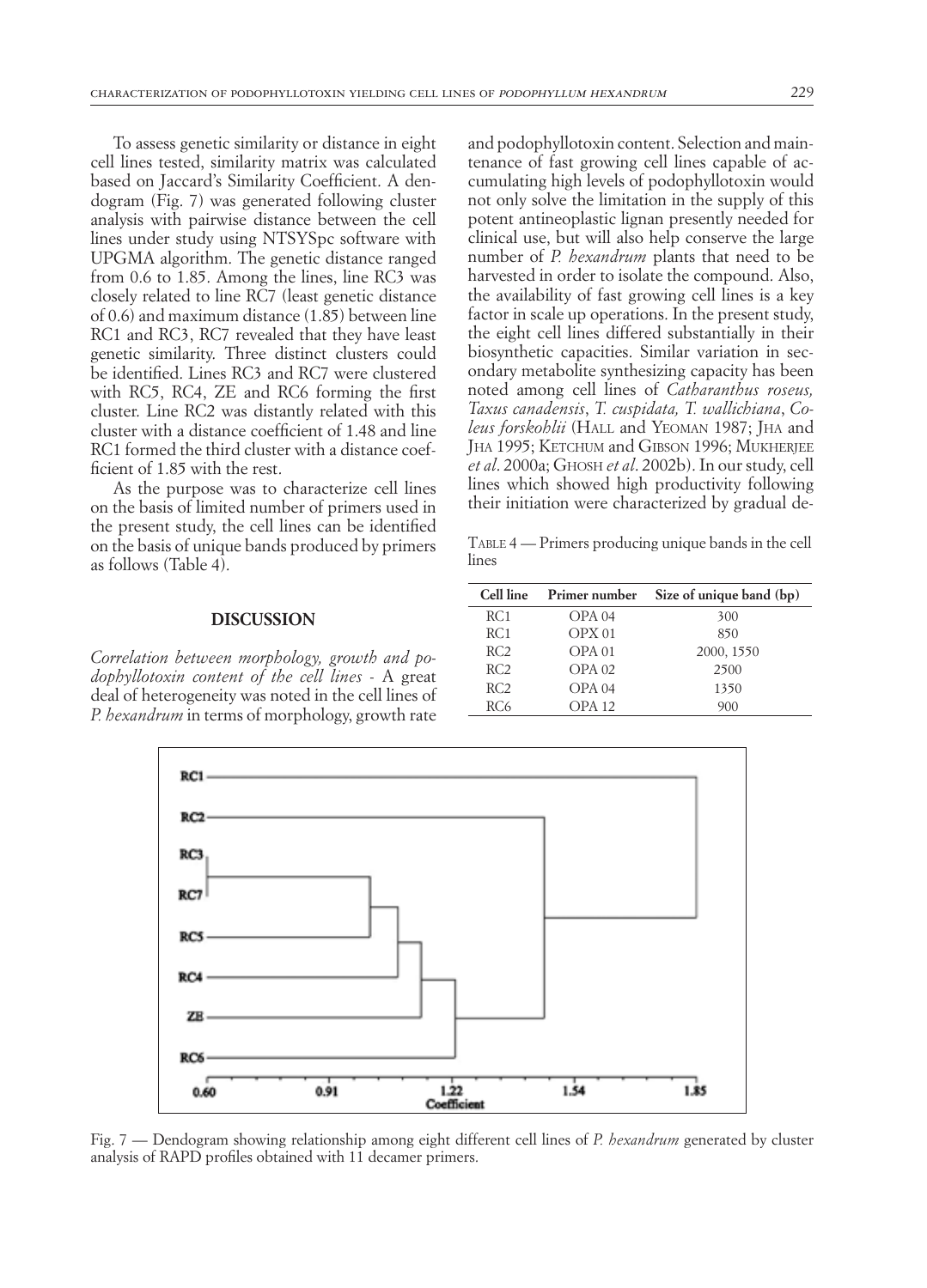crease in productivity till fourth year of initiation. The instability of secondary metabolite accumulation is a ubiquitous problem in plant cell cultures and is a widely documented phenomenon (Deusneumann and Zenk 1984; Morris 1986; Holden *et al*. 1988; Piehl *et al*. 1988; Schripsema and Verpoorte 1992; Whitmer *et al*. 2003; Q<sup>u</sup> *et al*. 2006). The loss in productivity of plant cell cultures may be due to the fact that prolonged subculture selects rapidly growing cells which are metabolically less active (Whitmer *et al*., 2003). However, in the present study, stability in podophyllotoxin accumulation in the cell lines was noted after 4 years of initiation, although the level of accumulation was much lower than initial cultures. Thus the age of the cell lines was a crucial factor in determining podophyllotoxin productivity.

An inverse correlation between growth rate and secondary metabolite accumulation in plant cell cultures has been noted in many cases (LINDsey and YEOMAN 1983; FETT-NETO et al. 1993; 1994; Luo *et al*. 1999). In conformity with these studies, in the present study, cell line RC4 which accumulated the highest level of podophyllotoxin, had a slow growth rate. On the other hand, fast growing cell line RC1 accumulated low levels of podophyllotoxin. Thus optimal culture conditions need to be determined empirically for each cell line to obtain high yielding fast growing cell lines for podophyllotoxin production.

Variation in secondary metabolite accumulation in morphologically distinct cell cultures has been frequently reported (WATTS *et al.* 1984; PIEHL *et al.* 1988; GALNEDER and ZENK 1990; WICKremesinhe and Arteca 1993; Ghosh *et al*. 2002b). Previous reports indicate that dark brown coloured cultures of *P. hexandrum* accumulated high amounts of podophyllotoxin; a complete loss in podophyllotoxin accumulation was noted when the cultures turned yellow/green (VAN UDEN *et al.*) 1989). In the present study, light brown, friable cell line RC4 accumulated the highest amount of podophyllotoxin for 4 years and can be distinctly differentiated from dark brown coloured cell lines like RC2, RC3, RC5, RC7 or yellow and creamish cell lines like RC1, RC6 and ZE. Additionally, lines RC4 and RC6 were friable in nature and most suitable for scale up studies in batch/continuous cultures (Razdan 2003; Floryanowicz-czekalska *et al*. 2006).

*Cytological status of the cell lines* - Cytological analysis of eight cell lines revealed a wide variation of chromosome numbers as expected. The diploid number of *P. hexandrum* is 2n=12 (Kurosawa 1971; SIDDIQUE *et al.* 1990; ARUMUGAM and

Bhojwani 1994). The present study revealed that abnormalities in chromosome behaviour leading to the formation of hypo- and hyperdiploid cells were present in the different cell lines. Variation in the frequencies of diploid, hypo- and hyperdiploid cells was noted among and within the cell lines according to the age of the cultures. Arumugam and Bhojwani (1994) reported stability in chromosome number in 18 month old callus cultures of *P. hexandrum* with all cells showing the diploid chromosome number, while both numerical and structural variations were observed by them in 3 year old calli. Callus tissues have a unique potential of generating variation *in vitro* (KUMAR and MATHUR 2004). Chromosome instability is of most frequent occurrence in callus cultures. Numerical chromosome variation during callus culture is evidently attained by some kind of endoreduplication and anaphase nondisjunction (Mukhopadhyay and Sharma 1990). Genome multiplication is affected by certain spindle anomalies giving rise to cells with abnormal chromosome numbers, the frequency of which increases with time as a result of multiplication of divisional errors (Lavania and Srivastava 1988). Mixoploid nature of the source explants and culture conditions have also been suggested as some of the other causes leading to chromosomal variation *in vitro* (Phillips *et al*. 1994). In the present study lines RC1, RC5, RC6, ZE were predominantly hyperdiploid as expected in long term cell cultures (J<sub>HA</sub> 1989). Changes in the ploidy levels of lines RC3 and RC4 from hyperdiploid to hypodiploid could be as a result of a mechanism leading to chromosome reduction or as a result of hypodiploid cells becoming predominant due to different growth rates (JHA 1989). Conversely, 2 year old cell lines RC2 and RC7 which were dominated by hypodiploid cells became hyperdiploid in 4 year old cultures. This shift in frequency might be due to a setback of proliferation of hypodiploid cells in the dividing cell population.

In addition to numerical variations, the present study also revealed structural chromosomal alterations in the cell lines. The karyomorphology of *P. hexandrum* from actively dividing root tip cells was described by SIDDIQUE et al. (1990) and Arumugam and Bhojwani (1994) to be composed of six homologous pairs with two median, six sub-median and four sub-telocentric chromosomes. The chromosome complement of the cell lines analysed in the present study however had chromosomes with constrictions in the median region (for example in cell lines RC1, RC2, RC3, RC4 and RC6) and terminal region (for example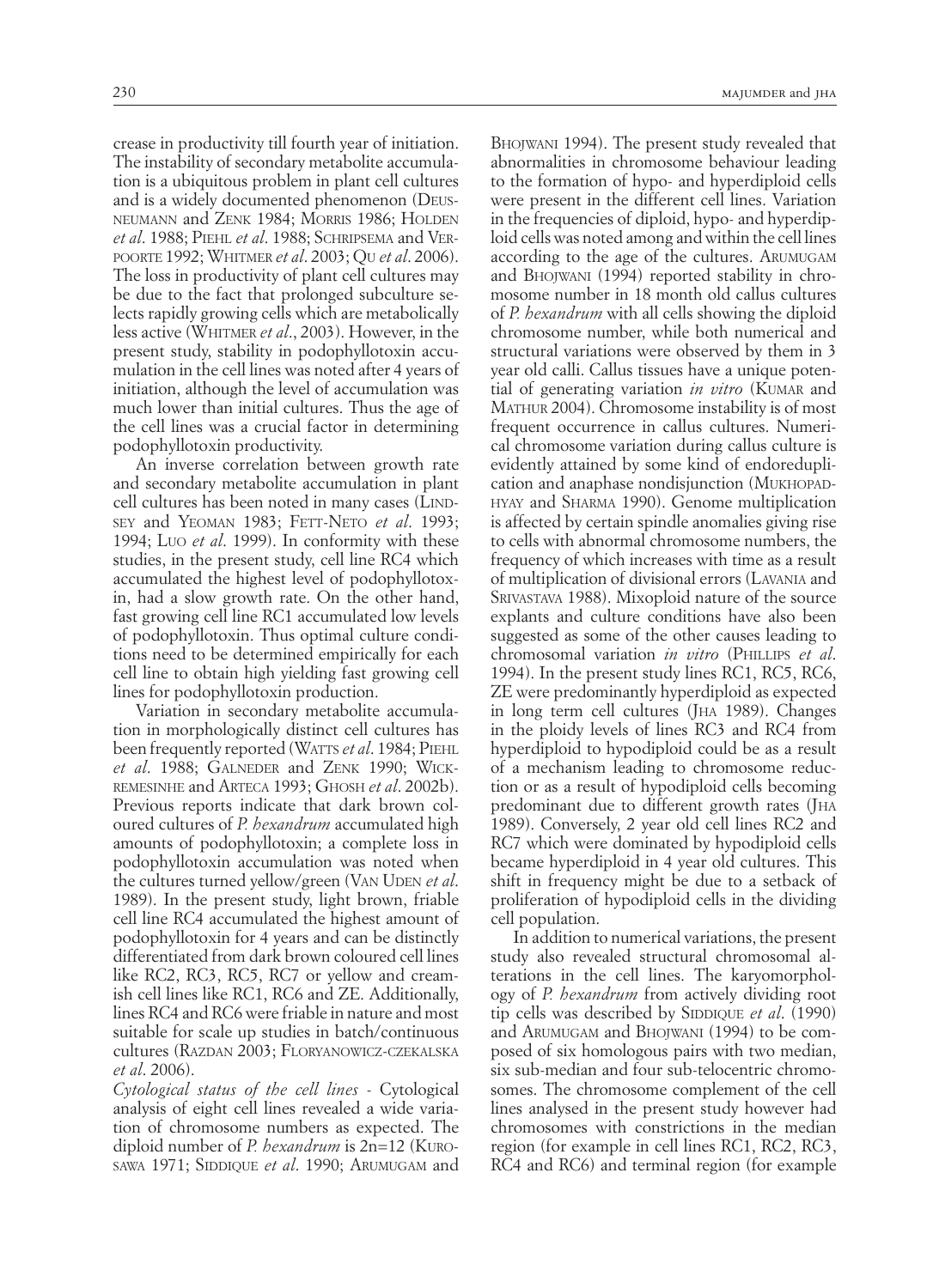in cell lines RC1, RC2, RC4, RC6 and RC7) together with median, submedian and sub-terminal chromosomes as reported earlier. Structural chromosomal changes might be brought about by segmental interchanges, thereby changing the positions of the centromeres (Arumugam and Bhojwani 1994). Chromosomal instability in plant cell cultures has been recorded for several other species (Ogihara 1982; Jha and Sen 1987; Jha 1989; MUKHOPADHYAY and SHARMA 1990: ZIAUDDIN and KASHA 1990; KUMAR and MATHUR 2004).

Changes in ploidy levels are often accompanied by conspicuous changes in the accumulation of secondary metabolites (Lavania 2005). Deus-neumann and Zenk (1984) cited examples of different plant species, cell cultures of which showed variation in production of their respective secondary metabolites and suggested that genetic variation was one of the main factors contributing to this instability. In the present study, variation in podophyllotoxin content among the different cell lines was noted which may be attributed to the differences in ploidy levels or karyomorphology among the cell lines. Reports indicate variation in secondary metabolite accumulation according to ploidy for *in vitro* cultures of *Catharanthus roseus*, *Hypericum perforatum*, *Datura stramonium*, *Artemisia annua* (Deus-neumann and Zenk 1984; ellárová *et al*. 1997; Berkova *et al*. 2003; Jesusgonzalez and Weathers 2003). It is noteworthy that cell lines RC1 and ZE were cytologically similar in terms of ploidy level but differed in podophyllotoxin accumulation from  $1<sup>st</sup>$  to  $5<sup>th</sup>$  year of analysis. This difference could be due to explant source from which they were initiated or medium composition on which they were maintained. Cell line RC4 showed increase in diploid and hypodiploid cells with age and decrease in hyperdiploid cells. Such characteristic is similar to line RC3. However the two lines significantly differed in their capacity to accumulate podophyllotoxin.

*RAPD analysis* - Isolation of genomic DNA from the cell lines of *P. hexandrum* proved to be difficult. Major problems encountered were degraded or denatured DNA or poor DNA yields unsuitable for PCR amplification. In general, medicinal and aromatic plants contain high amounts of polysaccharides, polyphenols and other secondary metabolites which interfere with DNA isolation procedures and downstream reactions like DNA restriction, amplification and cloning (Khanuja et al. 1999; PADMALATHA and PRASAD 2006). In the present study, the CTAB method followed resulted in isolating high amounts of good quality DNA free of contaminants and coloured pigments from the eight different cell lines of *P. hexandrum*, amenable to PCR amplification. CTAB based methods have been employed for isolating DNA from other plants containing high amounts of polyphenols and polysaccharides like *Pinus radiata, Emblica officinalis*, *Terminalia belerica*, *T. chebula*, *Taxus baccata*, *T. canadensis*, *T. cuspidata*  and *T. wallichiana* (Stange *et al*. 1998; Saikia *et al.* 2000; COLLINS *et al.* 2003; WARUDE *et al.* 2003; Hanania *et al*. 2004).

It has been established that *in vitro* culture can result in severe effects on the genetic constitution of plants (LARKIN and SCOWKROFT 1981). High degree of somaclonal variation is one of the major problems of *in vitro* plant cultivation (BORDALLO *et al*. 2004). Tissue culture condition imparts a physiological stress which may be due to explant source, genotype, alterations in plant growth regulator concentrations, duration of *in vitro* culture, variations in diurnal rhythm, nutrition etc. (Evans and Sharp 1988; Bordallo *et al*. 2004; Modgil *et al*. 2005) leading to epigenetic and genetic variation. The variations may be due to changes in structure and/or number of chromosomes, point mutations, chromatin loss, DNA amplification, activation of transposable elements etc. (Rao *et al*. 1992). Several strategies can be used to assess the genetic integrity of *in vitro* cultures, but most of them have certain limitations. Karyological analysis cannot reveal alterations in specific genes or small chromosomal rearrangements. Although isozyme markers provide a convenient method for the detection of genetic changes, they are subject to ontogenic variation, are limited in number and only DNA regions coding for soluble proteins can be sampled. Restriction fragment length polymorphism (RFLP) markers are useful for sampling various regions of the genome and are potentially unlimited in number. However, use of RFLP markers is time consuming, expensive and requires large amounts of plant tissue (Isabel *et al*. 1993). On the other hand, random amplified polymorphic DNA (RAPD) analysis is a reliable and cost efficient PCR-based methodology requiring small quantities of material; the specific DNA fingerprints obtained are independent of ontogenic expression and most of the genome can be sampled with a potentially unlimited number of markers (Isabel *et al*. 1993). RAPD markers have been used to genetically profile different plant species like almond, hybrid potatoes, *Digitalis obscura*, hybrid strawberries, *Artemisia annua*, *Echinacea purpurea* (Baird *et al*. 1992; Bartolozzi *et al*. 1998; Gavidia *et al*. 1996; Degani *et al*. 1998; Sangwan *et al*. 1999; Baum *et al*. 2001) etc. and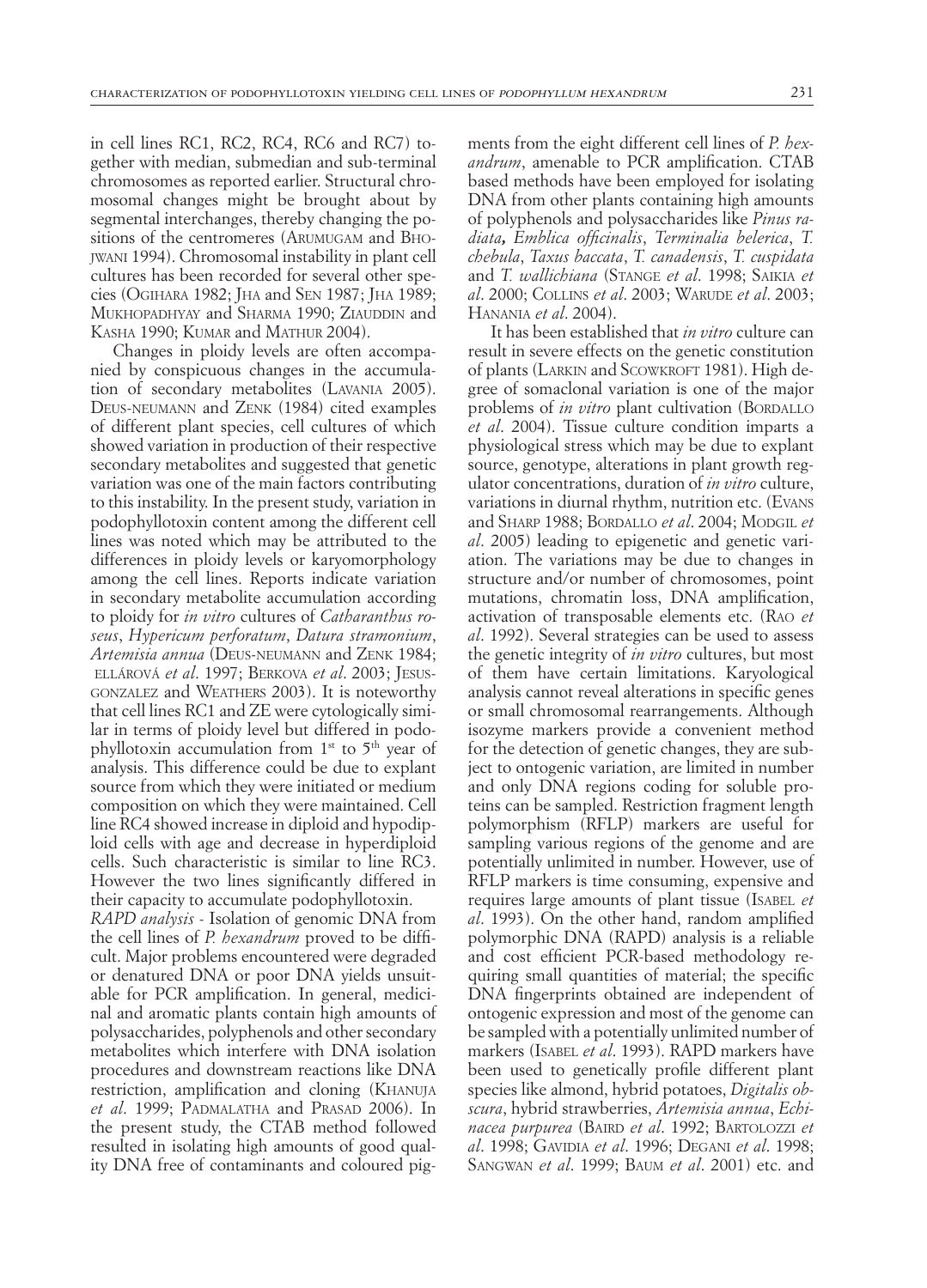to detect polymorphism among tissue culture regenerated plants (Hashmi *et al*. 1997; Soniya *et al*. 2001; Bennici *et al*. 2004; Martins *et al*. 2004) and callus tissues (EVANS and SHARP 1988; STOCKinger 1996; Nkongolo *et al*. 1998; mangolin *et al*. 2002). Also, the unique polymorphic profiles of DNA markers serve as distinguishing tags for species, genotypes, varieties, undifferentiated callus tissues or somaclones (Martin *et al*. 1997; Mangolin *et al*. 2002). In addition, like any molecular marker, RAPD profiles are independent of age, physiological status, tissues or environmental influences (Virk *et al*. 1996). RAPD markers have been used to differentiate *P. hexandrum* populations from Chamba and Kullu into distinct region specific clusters (Sharma *et al*. 2000) and in discriminating seven *P. peltatum* accessions collected from three different sites in Lafayette County, Mississippi (Lata *et al*. 2002). In the present study, besides being used to detect DNA polymorphism in the eight different cell lines of *P. hexandrum*, RAPD markers were also used to generate useful DNA fingerprints to facilitate cell line identification. Molecular identification of different cell lines is an important parameter for marking lines which are highly productive. The observed polymorphic banding patterns obtained with 11 decamer primers reflect the genomic variability present in the cell lines. In a similar study, RAPD markers were used to detect DNA polymorphism in callus tissues of *Cereus peruvianus* as well as to identify callus tissues maintained in different hormone combinations (MANGOLIN *et al.* 2002). Laura *et al*. (2003) reported screening of genetic variation in callus cultures of *Cyclamen persicum* and selection of the most stable embryogenic cell lines using RAPD analysis. Selection of the most suitable cultivar for synthetic seed production through RAPD analysis of calli of commercial potato cultivars has also been reported (Evans and Sharp 1988). In the present study, some of the primers (viz. OPA 01, OPA 02, OPA 04, OPA 12 and OPX 01) generated unique bands in the cell lines RC1, RC2 and RC6; but high podophyllotoxin producing cell line like RC4 could not be marked by any of the effective primers. A broader screening of markers may help in establishing a relationship between high producing lines and unique profiles, thereby marking cell lines as elite genotypes, which can be selected and maintained for podophyllotoxin production in higher amounts through further optimization.

**Acknowledgements** — A. M. thanks Council of Scientific and Industrial Research, New Delhi, for the

award of Senior Research Fellowship, Prof. D. N. Sengupta, Bose Institute, Kolkata, for his help with RAPD analysis and Prof. S. Sen, Centre of Advanced Study in Cell and Chromosome Research, Department of Botany, University of Calcutta, for her help with karyotype analysis. The financial assistance from Department of Biotechnology, Ministry of Science and Technology, India, is gratefully acknowledged.

#### **REFERENCES**

- AIRI S., RAWAL R.S., DHAR U. and PUROHIT A.N., 1997 — *Population studies on Podophyllum hexandrum Royle- a dwindling medicinal plant of the Himalaya*. Plant Genetic Resources Newsletter, 110: 20-34.
- ARUMUGAM N. and BHOJWANI S.S., 1994 Chromo*some variation in callus and regenerants of Podophyllum hexandrum (Podophyllaceae).* Caryologia, 47: 249-256.
- ARUMUGAM N. and BHOJWANI S.S., 1990 Somatic em*bryogenesis in tissue cultures of Podophyllum hexandrum*. Canadian Journal of Botany, 68: 487-491.
- BAIRD E., COOPER-BLAND S., WAUGH R., DEMAINE M. and Powell w., 1992 — *Molecular characterization of inter- and intra-specific somatic hybrids of potato using randomly amplified polymorphic DNA (RAPD) markers.* Molecular and General Genetics, 233: 469-474.
- BARTOLOZZI F., WARBURTON M.L., ARULSEKAR S. and GRADZIEL T.M., 1998 - Genetic characterization *and relatedness among California almond cultivars and breeding lines detected by randomly amplified polymorphic DNA (RAPD) analysis*. Journal of the American Society for Horticultural Science, 123: 381-387.
- BAUM B.R., MECHANDA S., LIVESEY J.F., BINNS S.E. and ARNASON J.T., 2001 — *Predicting quantitative phytochemical markers in single Echinacea plants or clones from their DNA fingerprints*. Phytochemistry, 56: 543-549.
- BENNICI A., ANZIDEI M. and VENDRAMIN G.G., 2004 — *Genetic stability and uniformity of Foeniculum vulgare Mill. regenerated plants through organogenesis and somatic embryogenesis*. Plant Science, 166: 221-227.
- BERKOVA S., PAVLOVB A., KOVATCHEVAB P., STANIMIROV-AA P. and PHILIPOV S., 2003 - Alkaloid spectrum in *diploid and tetraploid hairy root cultures of Datura stramonium.* Zeitschrift für Naturforschung, 58c: 42-46.
- BERKOWITZ D., CHOI S. and MAENG J., 2000 *Enzymeassisted asymmetric total synthesis of (−)-podophyllotoxin and (−)-picropodophyllin.* Journal of Organic Chemistry, 65: 847-860.
- BORDALLO P.N., SILVA D.H., MARIA J., CRUZ C.D. and FONTES E.P., 2004 – Somaclonal variation on in vi*tro callus culture potato cultivars*. Horticultura Brasileira, Brasilia 22: 300-304.
- bousquet j., Simin l. and Lalonde m., 1990 *DNA*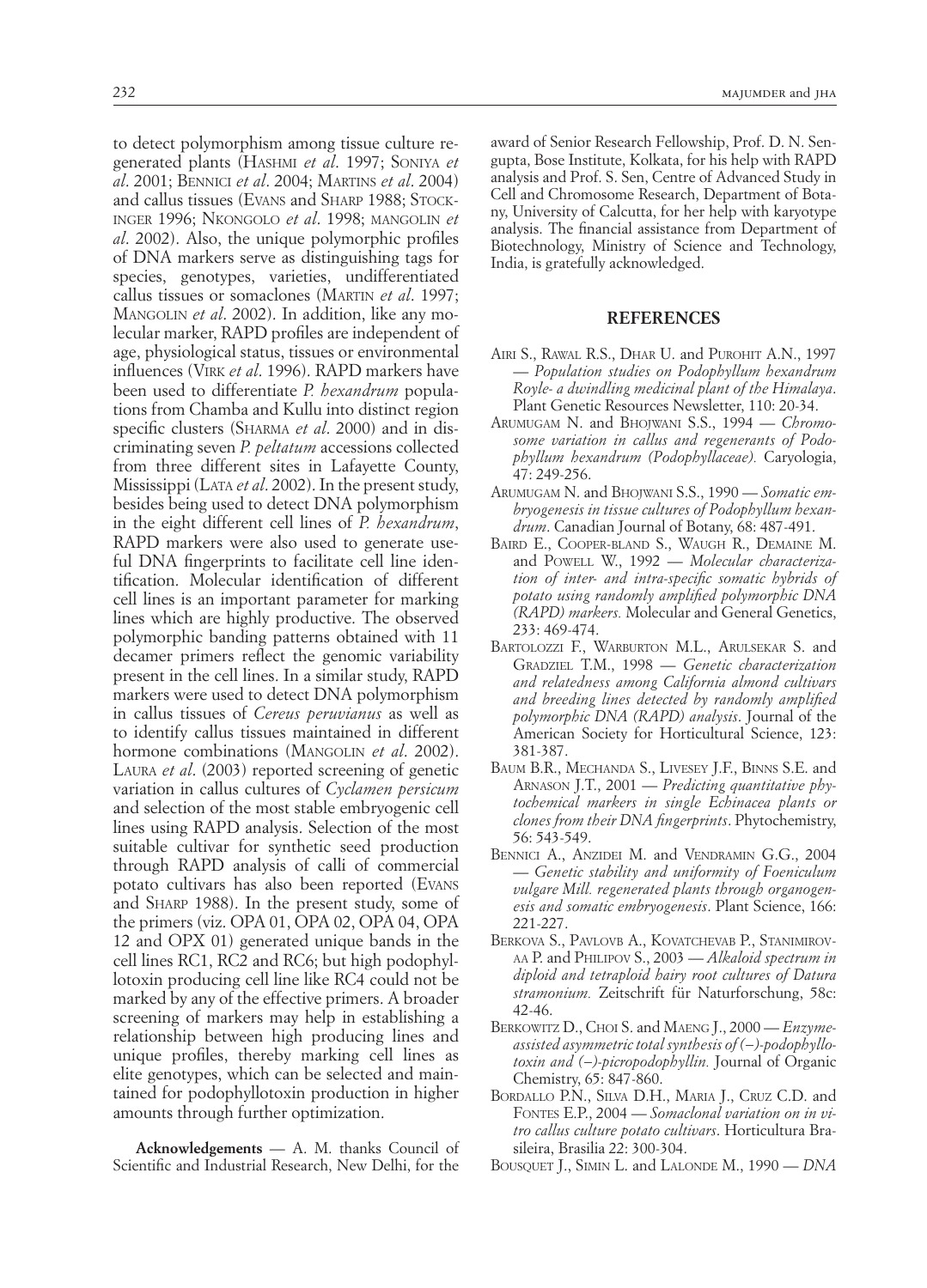*amplification from vegetative and sexual tissues of trees using polymerase chain reaction*. Canadian Journal of Forest Research, 20: 254-257.

- Bush E.J. and JONES D.W., 1995 *Asymmetric total synthesis of (−)-podophyllotoxin*. Journal of the Chemical Society − Perkin Transactions, 1: 151- 155.
- CANEL C., MORAES R.M., DAYAN F.E. and FERREIRA D., 2000 — *Molecules of interest podophyllotoxin.* Phytochemistry, 54: 115-120.
- Čellárová E., Brutovská R., Bruňáková K., Daxnerová z. and Weigel r.c., 1997 — *Correlation between hypericin content and the ploidy of somaclones of Hypericum perforatum L.* Acta Biotechnologica, 17: 83-90.
- CHATTOPADHYAY S., MEHRA R.S., SRIVASTAVA A.K., BHOjwani s.s. and Bisaria v.s., 2003c — *Effect of major nutrients on podophyllotoxin production in Podophyllum hexandrum suspension cultures*. Applied Microbiology and Biotechnology, 60: 541-546.
- CHATTOPADHYAY S., SRIVASTAVA A.K. and BISARIA V.S., 2002a — *Optimisation of culture parameters for production of podophyllotoxin in suspension culture of Podophyllum hexandrum.* Applied Biochemistry and Biotechnology, 102/103: 381-393.
- choudhary d.k., Kaul b.l. and Khan s., 1998 *Cultivation and conservation of Podophyllum hexandrum – an overview.* Journal of Medicinal and Aromatic Plant Sciences, 20: 1071-1073.
- COLLINS D., MILL R.R. and MÖLLER M., 2003 Spe*cies separation of Taxus baccata, T. canadensis, and T. cuspidata (Taxaceae) and origins of their reputed hybrids inferred from RAPD and cpDNA data. American Journal of Botany*, 90: 175-182.
- DEGANI C., ROWLAND L.J., LEVI A., HORTYNSKI J.A. and Galleta g.j., 1998 — *DNA fingerprinting of strawberry (Fragaria x ananassa) cultivars using randomly amplified polymorphic DNA (RAPD) markers*. Euphytica, 102: 247-253.
- dellaporta s.l., Wood j. and Hicks j.b., 1983 *A plant DNA minipreparation: version II.* Plant Molecular Biology Reporter, 1: 19-21.
- DEUS-NEUMANN B. and ZENK M.H., 1984 *Instability of indole alkaloid production in Catharanthus roseus cell suspension cultures*. Planta Medica, 50: 427-431.
- DOYLE J.J. and DOYLE J.L., 1987 *A rapid DNA isolation procedure from small quantities of fresh leaf tissue.* Phytochemical Bulletin, 19: 11-15.
- DUNCAN D.B., 1955 *Multiple range and multiple Ftests*. Biometrics, 11: 1-42.
- EILERT U., BALSEVICH J. and KURZ W.G.W., 1987 -*Greening and strictosidine lactam production in two cell lines of Vinca major cv. variegata.* Plant Cell Tissue and Organ Culture, 8: 177-182.
- EVANS D.A. and SHARP W.R., 1988 Somaclonal and *gametoclonal variation*. In D.A. Evans, W.R. Sharp and P.V. Ammirato (Eds), "Handbook of Plant Cell Culture", p. 97-132. Macmillan Publishing Company 4, New York.
- FETT-NETO A.G., MELANSON S.J., NICHOLSON S.A., Pennington j.j. and Dicosmo f., 1994 — *Improved taxol yield by aromatic carboxylic acid and amino acid feeding to cell cultures of Taxus cuspidata*. Biotechnology and Bioengineering, 44: 967-971.
- FETT-NETO A.G., MELANSON S.J., SAKATA K. and DICOSmo f., 1993 — *Improved growth and taxol yield in developing calli of Taxus cuspidata by medium composition modification*. Biotechnology*,* 11:731-734.
- floryanowicz-czekalska k., Podsędek a. and Wysokińska h., 2006 — *Chlorogenic acid in in vitro cultures of Eleutherococcus senticosus*. Herba Polonica, 52: 67-74.
- fürden b. van, Humburg a. and Fuss e., 2005 *Influence of methyl jasmonate on podophyllotoxin and 6-methoxypodophyllotoxin accumulation in Linum album cell suspension cultures.* Plant Cell Reports, 24: 312-317.
- GALNEDER E. and ZENK M.H., 1990 *Enzymology of alkaloid production in plant cell cultures*. In H.H.J. Nijkamp, L.H.W. van der Plas and J. van Aartrijk (Eds) "Progress in Plant Cellular and Molecular Biology", p. 754-762. Kluwer Academic Publishers, Dordrecht, The Netherlands.
- GAMBORG O.L., MILLER R.A. and OJIMA K., 1968 -*Nutrient requirements of suspension cultures of soyabean root cells.* Experimental Cell Research, 50: 151-158.
- GAVIDIA I., AGUDO L.C. and PEREZ-BERMUDEZ P., 1996 — *Selection and long term cultures of high- yielding Digitalis obscura plants: RAPD markers for analysis of genetic stability.* Plant Science, 121: 197-205.
- GHOSH B., MUKHERJEE S., JHA T.B. and JHA S., 2000b — *Taxol production in untransformed cell cultures of Taxus wallichiana*. In S.K. Nandi, L.M.S. Palni and A. Kumar (Eds) "Role of plant tissue culture in biodiversity conservation and economic development", p. 287-295. Gyanodaya Prakashan, Nainital, India.
- HALL R.D. and YEOMAN M.M., 1987 *Intercellular and intercultural heterogeneity in secondary metabolite accumulation in cultures of Catharanthus roseus following cell line selection*. Journal of Experimental Botany, 38:1391-1398.
- HANANIA U., VELCHEVA M., SAHAR N. and PERL A., 2004 — *An improved method for isolating high-quality DNA from Vitis vinifera nuclei.* Plant Molecular Biology Reporter, 22: 173-177.
- HASHMI G., HUETTEL R., MEYER R., KRUSBERG L. and Hammerschlag f., 1997 — *RAPD analysis of somaclonal variants derived from embryo callus cultures of peach.* Plant Cell Reports, 16: 624-627.
- HEYENGA A.G., LUCAS J.A. and DEWICK P.M., 1990 — *Production of tumour inhibitory lignans in callus cultures of Podophyllum hexandrum.* Plant Cell Reports, 9: 382-385.
- HOLDEN M.A., HOLDEN P.R. and YEOMAN M.M., 1988 — *Elicitation of secondary product formation in Capsicum frutescens cultures.* In R.J. Robins and M.J.C. Rhodes (Eds) "Manipulating Secondary Metabo-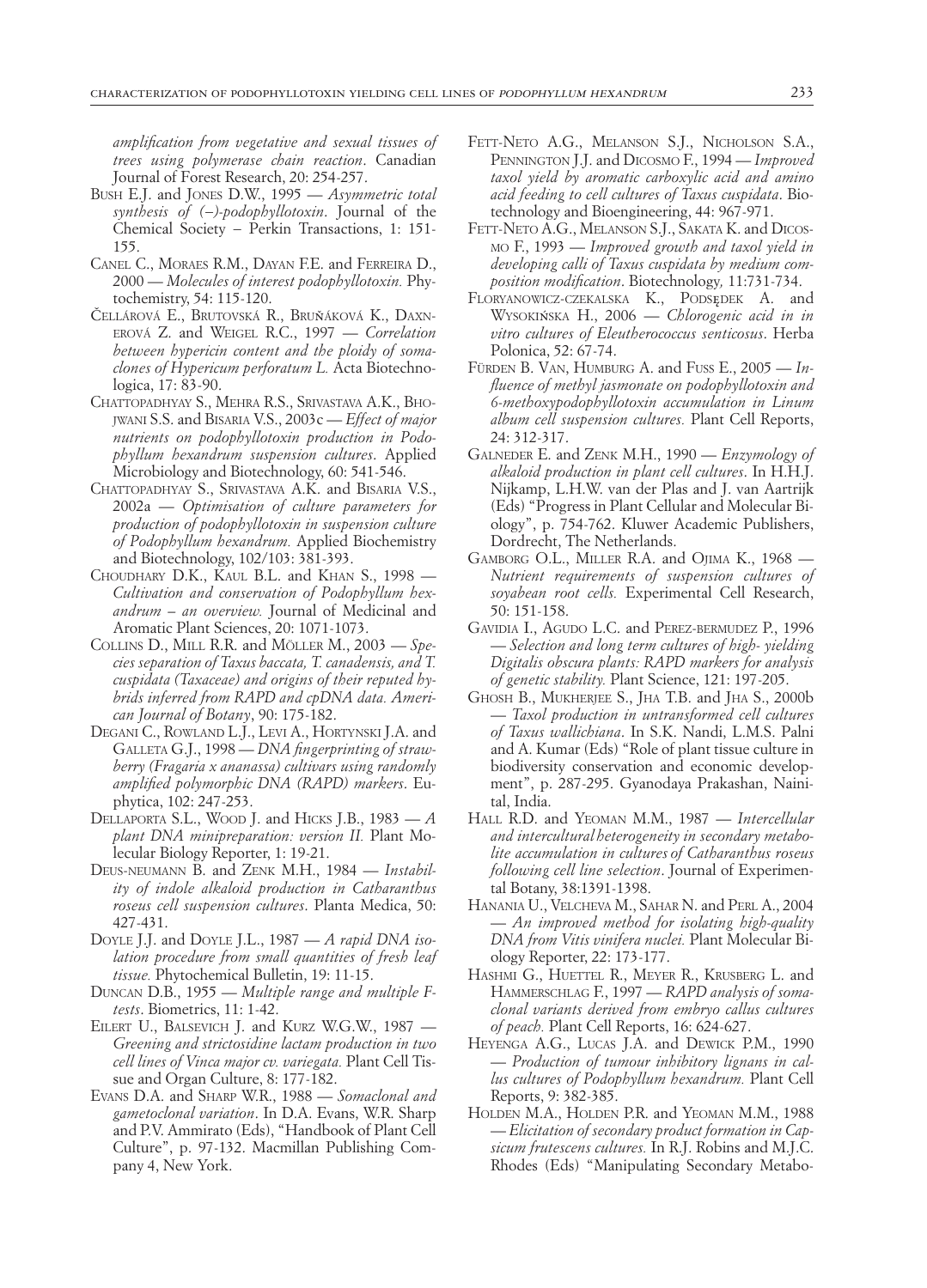lism in Culture", p. 57-65. Cambridge University Press, Cambridge.

- IMBERT T.F., 1998 *Discovery of podophyllotoxins*. Biochimie, 80: 207-222.
- ISABEL N., TREMBLAY L., MICHAUD M., TREMBLAY F.M. and Bousquet j., 1993 — *RAPDs as an aid to evaluate the genetic integrity of somatic embryogenesisderived populations of Picea mariana (Mill.) B.S.P*. Theoretical and Applied Genetics*,* 86: 81-87.
- JACKSON D.E. and DEWICK P.M., 1984a *Aryltetralin lignans from Podophyllum hexandrum and Podophyllum peltatum*. Phytochemistry, 23: 1147-1152.
- JESUS-GONZALEZ L.D. and WEATHERS P.J., 2003 Tetra*ploid Artemisia annua hairy roots produce more artemisinin than diploids*. Plant Cell Reports, 21:809- 813.
- JHA S. and JHA T.B., 1995 *A fast growing cell line of Taxus baccata L. (Himalayan yew) as a potential source of taxol precursor*. Current Science, 69: 971- 972.
- jha s., Sanyal d., Ghosh b. and Jha t.b., 1998 *Improved taxol yield in cell suspension culture of Taxus wallichiana (Himalayan yew).* Planta Medica, 64: 270-272.
- JHA S. and SEN S., 1987 *Nuclear changes and organogenesis during callus culture of Urginea indica Kunth., Indian squill.* Cytologia, 52: 433-438.
- JHA S., 1989 Cytological analysis of embryogenic cal*lus and regenerated plants of Urginea indica Kunth., Indian squill.* Caryologia, 42: 165-173.
- KETCHUM R.E.B. and GIBSON D.M., 1996 Paclitaxel *production in suspension cell cultures of Taxus.* Plant Cell Tissue and Organ Culture, 46: 9-16.
- KHANUJA S.P.S., SHASANY A.K., DAROKAR M.P. and KUmar s., 1999 — *Rapid Isolation of DNA from dry and fresh samples of plants producing large amounts of secondary metabolites and essential oils.* Plant Molecular Biology Reporter, 17: 1-7.
- kumar p.s. and mathur v.l., 2004 *Chromosomal instability in callus culture of Pisum sativum.* Plant Cell Tissue and Organ Culture, 78: 267-271.
- kurosawa s., 1971 *Cytological studies on some Eastern Himalayan plants and their related species.* In H. Hara (Eds) "The flora of Eastern Himalayas" Second Report, p. 356-364. University of Tokyo Press, Tokyo.
- LARKIN P.J. and SCOWCROFT W.R., 1981 Somaclonal *variation- A novel source of variability from cell cultures for plant improvement.* Theoretical and Applied Genetics, 60: 197-214.
- LATA H., MORAES R.M., DOUGLAS A. and SCHEFFLER B.E., 2002 — *Assessment of genetic diversity in Podophyllum peltatum by molecular markers.* In J. Janick and A. Whipkey (Eds) "Trends in new crops and new uses", p. 537-544. ASHS Press, Alexandria, VA.
- LAURA M., BENEDETTI L. DE, BRUNA S., BURCHI G., BErio T., Giovannini A. and Ruffoni B.,  $2003 - Cy$ *clamen persicum Mill.: somatic embryogenesis and RAPD analysis of embryogenic callus.* Acta Horticulturae, 625: 137-141.
- LAVANIA U.C. and SRIVASTAVA S., 1988 *Ploidy dependence of chromosomal variation in callus cultures of Hyoscyamus muticus L.* Protoplasma, 145: 55-58.
- LAVANIA U.C., 2005 Genomic and ploidy manipula*tion for enhanced production of phyto-pharmaceuticals.* Plant Genetic Resources, 3: 170-177.
- LEVAN A., FREDGA K. and SANDBERG A.A., 1964 *Nomenclature for centromeric position on chromosomes*. Hereditas, 52: 201-220
- lindsey K. and yeoman m.m., 1983 *The relationship between growth rate, differentiation and alkaloid accumulation in cell cultures*. Journal of Experimental Botany, 34: 1055-1065.
- Luo J.P., Mu Q. and Gu Y.H., 1999 *Protoplast culture and paclitaxel production by Taxus yunnanensis.*  Plant Cell Tissue and Organ Culture, 59: 25-29.
- majumder a., 2008 *Biotechnological approaches for the production of cytotoxic anticancerous compounds*. PhD thesis, Calcutta University, Calcutta, India.
- MANGOLIN C.A., OTTOBONI L.M.M., FÁTIMA M. DE and machado p.s., 2002 — *RAPD markers to evaluate callus tissue of Cereus peruvianus Mill. (Cactaceae) maintained in different growth regulator combinations.* Biochemical Genetics, 40: 351-358.
- MARTIN C., JULIANO A., NEWBURY H.J., LU B.R., JACKson M.T. and FORD-LLOYD B.V., 1997 - *The use of RAPD markers to facilitate the identification of Oryza species within a germplasm collection*. Genetic Resources and Crop Evolution, 44: 175-183.
- MARTINS M., SARMENTO D. and OLIVEIRA M.M., 2004 — *Genetic stability of micropropagated almond plantlets as assessed by RAPD and ISSR markers.* Plant Cell Reports, 23:492-496.
- modgil m., mahajan k., chakrabarti s.k., sharma D.R. and SOBTI R.C., 2005 - *Molecular analysis of genetic stability in micropropagated apple rootstock MM106.* Scientia Horticulturae, 104: 151-160.
- MORRIS P., 1986 Long term stability of alkaloid pro*duction in cell suspension cultures of Catharanthus roseus*. In P. Morris, A.H. Scragg, A. Stafford and M.W. Fowler (Eds) "Secondary Metabolism in Plant Cell Cultures", p. 257-262. Cambridge University Press, Cambridge.
- mukherjee s., ghosh b. and jha s., 2000a *Establishment of forskolin yielding transformed cell suspension cultures of Coleus forskohlii as controlled by different factors.* Journal of Biotechnology, 76: 73-81.
- mukhopadhyay s. and sharma a.k., 1990 *Chromosome number and DNA content in callus culture of Costus speciosus (Koen.) Sm.* Genetica, 80: 109- 114.
- MURASHIGE T. and SKOOG F., 1962 A revised medium *for rapid growth and bioassays with tobacco tissue culture*. Plant Physiology, 15: 473-497.
- NADEEM M., PALNI L.M.S., PUROHIT A.N., PANDEY H. and NANDI S.K., 2000 – *Propagation and conservation of Podophyllum hexandrum Royle: an important medicinal herb.* Biological Conservation, 92: 121-129.